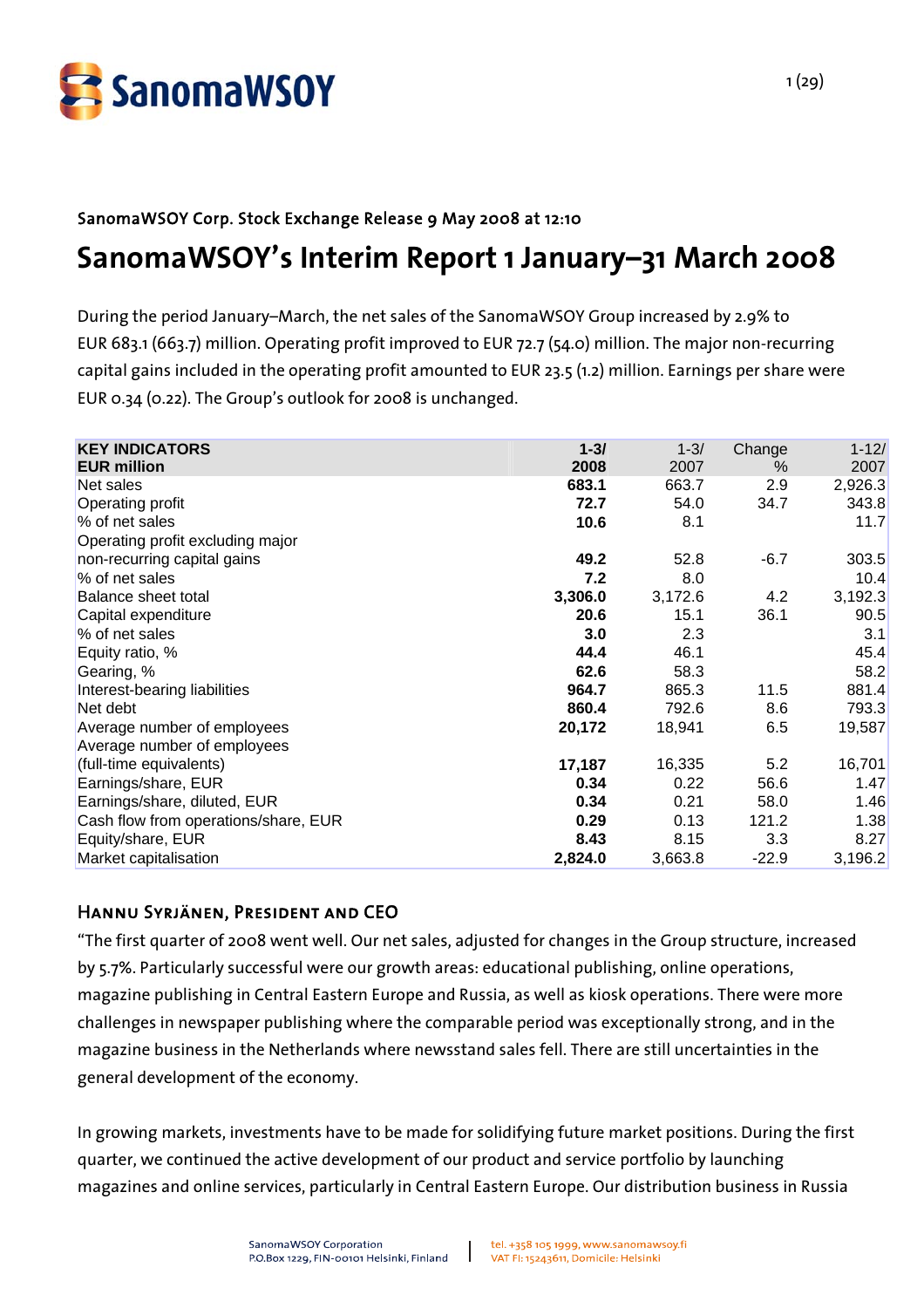

advanced as Rautakirja acquired 89 kiosks in the town of Rostov, Southern Russia. Educational publishing completed the acquisition of Nowa Era in Poland.

We also made progress on developed markets: several online services were launched and acquired in the Netherlands, in Finland the TV channels increased their viewing share, the number of broadband and pay TV subscriptions increased and our magazines strengthened their leading position. Sanoma also invested heavily in digital business. During the first quarter, digital business accounted for almost 11% of Group net sales, 6.5% excluding TV business. While developing our digital business we will also take good care of our printed products.

Our goal is to be one of the leading media companies in Europe, with focus on sustainable growth and profitability. We also believe in value-adding market leadership in our chosen businesses."

## Net sales

SanomaWSOY's net sales in January–March increased by 2.9%, totalling EUR 683.1 (663.7) million. SanomaWSOY Education and Books, SWelcom and Rautakirja increased their net sales. The net sales of Sanoma Magazines decreased slightly as a result of divestments. The net sales of Sanoma fell due to the decreases in newsstand sales and advertising in free sheets. Net sales adjusted for changes in the Group structure increased by 5.7%.

Advertising sales accounted for 26% (25%) of the Group's total net sales. Particularly the online advertising grew. In geographical terms, Finland accounted for 53% (52%) of net sales with other EU countries accounting for 42% (43%) and other countries for 5% (5%).

#### Result

The operating profit of SanomaWSOY was EUR 72.7 (54.0) million, or 10.6% (8.1%) of net sales. Operating profit included major non-recurring capital gains of EUR 23.5 (1.2) million from the divestment of movie distributor R.C.V. Entertainment. Operating profit excluding these capital gains decreased by 6.7%, totalling EUR 49.2 (52.8) million. SanomaWSOY Education and Books, SWelcom and Rautakirja improved their performance. The results of Sanoma Magazines were reduced by the decreased revenues from newsstand sales in the Netherlands and increased personnel expenses. Personnel expenses were in particular increased by investments in new businesses. The operating profit of Sanoma was mainly reduced by the fall in tabloid sales.

SanomaWSOY's net financial items totalled EUR -9.2 (-7.1) million. Financial income amounted to EUR 3.5 (4.8) million. Financial expenses amounted to EUR 12.7 (11.9) million and comprised primarily interest costs of EUR 10.6 (8.7) million on interest-bearing liabilities. Financial expenses increased due to the general rise in interest rates.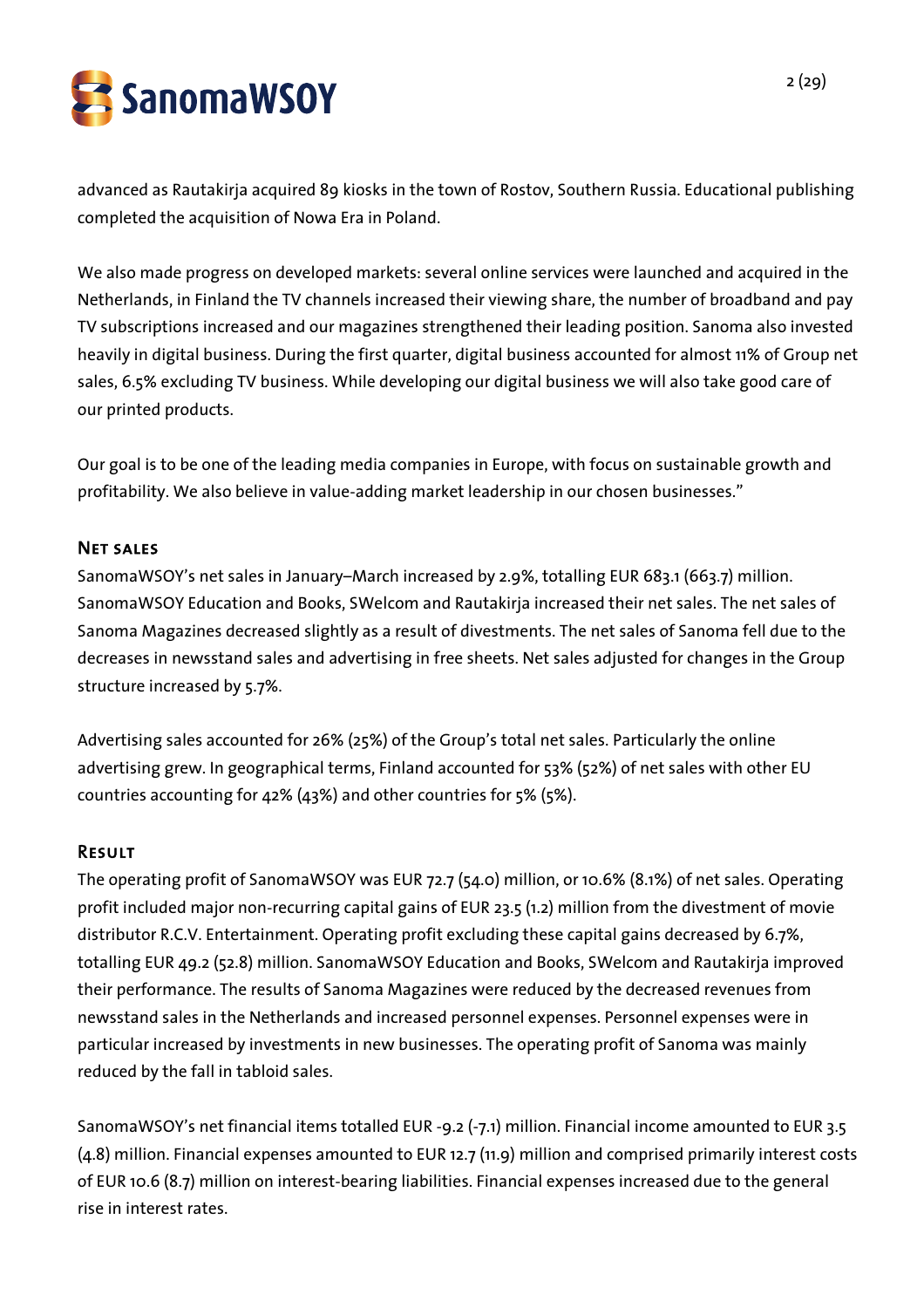

The result before taxes was EUR 66.5 (48.6) million and earnings per share were EUR 0.34 (0.22).

## Balance sheet and financial position

At the end of March, the consolidated balance sheet totalled EUR 3,306.0 (3,172.6) million. Cash flow from operations was EUR 46.2 (21.3) million, and cash flow per share was EUR 0.29 (0.13). The cash flow from operations was improved by the positive development of working capital from the comparable period. Due to the nature of the business, the amount of working capital fluctuates strongly from one quarter to another.

SanomaWSOY's equity ratio was 44.4% (46.1%) at the end of March, while gearing increased to 62.6% (58.3%). Equity increased to EUR 1,375.3 (1,359.6) million. A total of EUR 38.6 million of unrestricted equity was spent on the acquisition of own shares. Interest-bearing liabilities increased to EUR 964.7 (865.3) million and net debt to EUR 860.4 (792.6) million. The increase in debt was mainly caused by the acquisition of Nowa Era. At the end of March, the Group's cash and cash equivalents totalled EUR 104.2 (72.7) million.

SanomaWSOY has maintained a good financial position as a result of, for example, the strong consolidated balance sheet and the loan facility renewed in August 2007. At the end of 2007, the Group had a net debt/EBITDA ratio of 1.6.

## Investments, acquisitions and divestments

In January–March, investments in tangible and intangible assets totalled EUR 20.6 (15.1) million, and they related, for example, to property renovations, ICT systems and replacement investments. R&D expenditure was recorded at EUR 1.0 (0.5) million, or 0.2% (0.1%) of net sales. The definition of R&D expenses at SanomaWSOY has been amended so that the costs of launching new products are no longer entered as R&D expenses. The figures for the comparable period have been adjusted accordingly.

On 10 January 2008, Sanoma Magazines divested the Dutch movie distribution company R.C.V. Entertainment. In 2007, the company's net sales amounted to EUR 34.2 million and operating profit to about EUR 5 million. Capital gains amounting to EUR 23.5 million were recorded in the first quarter of 2008 for the transaction.

On 11 March 2008, SanomaWSOY Education and Books finalised its acquisition of the Polish educational publisher Nowa Era. Nowa Era's net sales in 2007 amounted to about EUR 43 million, and the company's profitability was in line with the general level of profitability in educational publishing. The impact of the acquisition on SanomaWSOY's results and balance sheet will be established in more detail during 2008 when the process of integrating business operations is completed.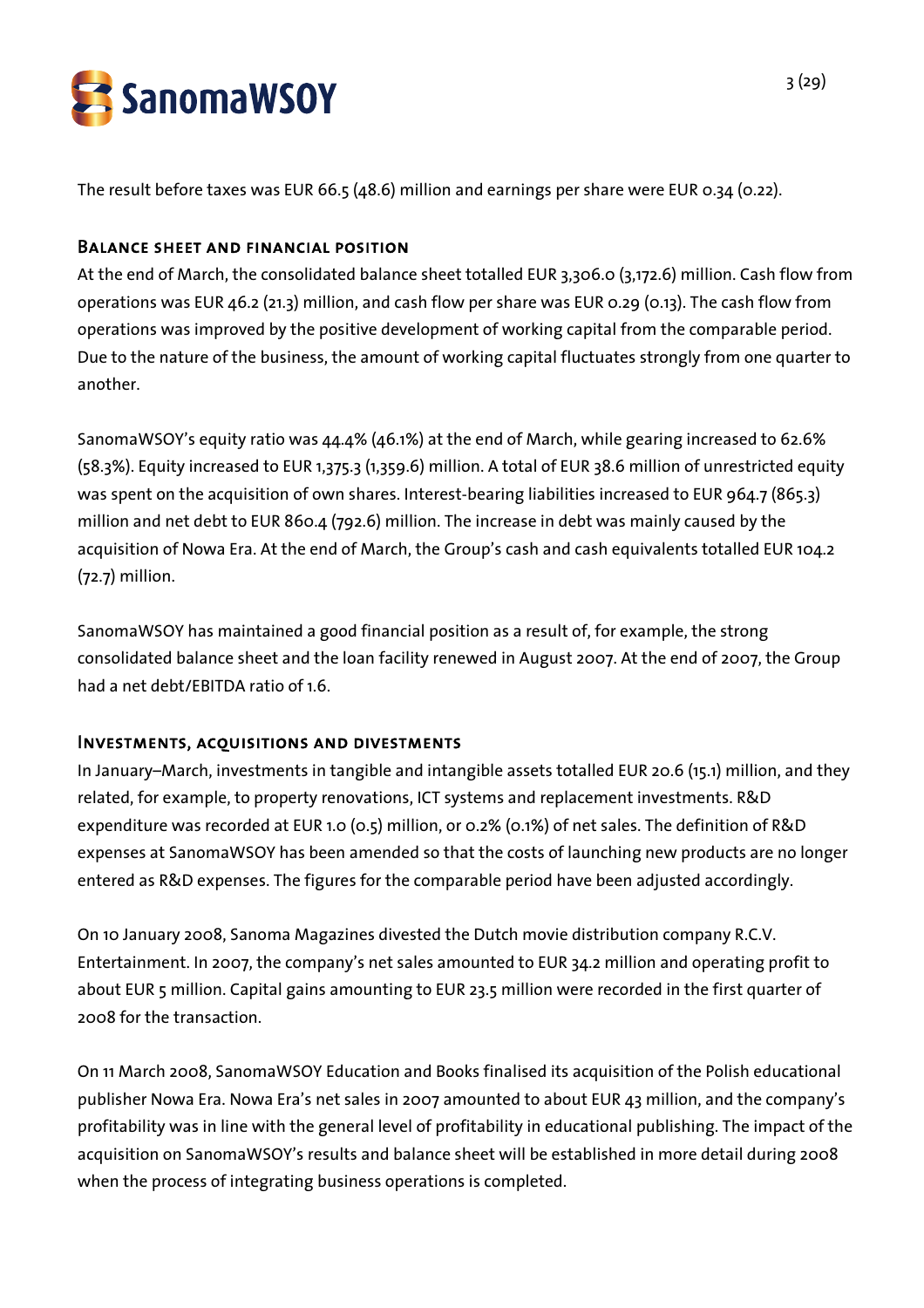

#### Dividend and other profit distributions

The distributable funds of SanomaWSOY Corporation for 2007 amounted to EUR 503.3 million, of which profit for the year made up EUR 266.8 million. In line with the Board's proposal, the Annual General Meeting paid out a dividend of EUR 1.00 (0.95) per share. The record date for dividend payment was 4 April 2008 and the dividend payment date was 11 April 2008. EUR 0.5 million was transferred to the donation reserve and EUR 337.1 million was left in equity.

SanomaWSOY conducts an active dividend policy and primarily distributes over half of the Group result after taxes in dividends.

#### Shares and holdings

During the first quarter, the total volume of trading in SanomaWSOY shares corresponded to 21% (12%) of the average number of shares on issue during the period, or to about 34.7 million shares. SanomaWSOY's total stock exchange turnover was EUR 589.7 (439.6) million.

The volume-weighted average price of a SanomaWSOY share during January–March was EUR 16.97, with a low of EUR 15.30 and a high of EUR 19.87. At the end of March, SanomaWSOY's market capitalisation, excluding treasury shares held by the Company, was EUR 2,824.0 (3,663.8) million and the closing price of the share was EUR 17.56 (22.21). At the end of March, the Company had 17,452 shareholders, and foreign holdings accounted for 9.8% (11.4%) of the shares and voting rights. There were no major changes in share ownership during the review period and SanomaWSOY did not issue any flagging announcements.

Under the 2007 AGM authorisation, SanomaWSOY began acquisitions of its own shares on 10 August 2007. During January–March 2008, the Company acquired a total of 2,319,097 of its own shares. A total of EUR 38.6 million was used for the acquisitions. The Board of Directors of SanomaWSOY decided on 7 February 2008 to cancel all treasury shares in the Company's possession on that date, a total of 3,136,000 shares, some of which had already been procured in 2007. The share buybacks continued after the cancellation, and at the end of March, the Company had a total of 1,760,000 treasury shares, or 1.1% of the Company's total shares and voting rights. The total accountable par of the shares owned by the Company was EUR 756,800.00.

During the review period, the share capital of SanomaWSOY was increased by EUR 136,444.16, equalling to 317,312 new shares. The first increase in share capital took place on 3 January 2008, when 292,462 shares were subscribed using the 2001A option rights and 24,350 shares were subscribed using the 2001B option rights. Trading in these new shares began on 4 January 2008.The second increase of share capital was entered into the Trade Register on 18 February 2008, when 500 shares were subscribed using the 2001B option rights. Trading in these new shares started on 19 February 2008. The cancellation of treasury shares was also entered in the Trade Register on 18 February 2008. At the end of March, the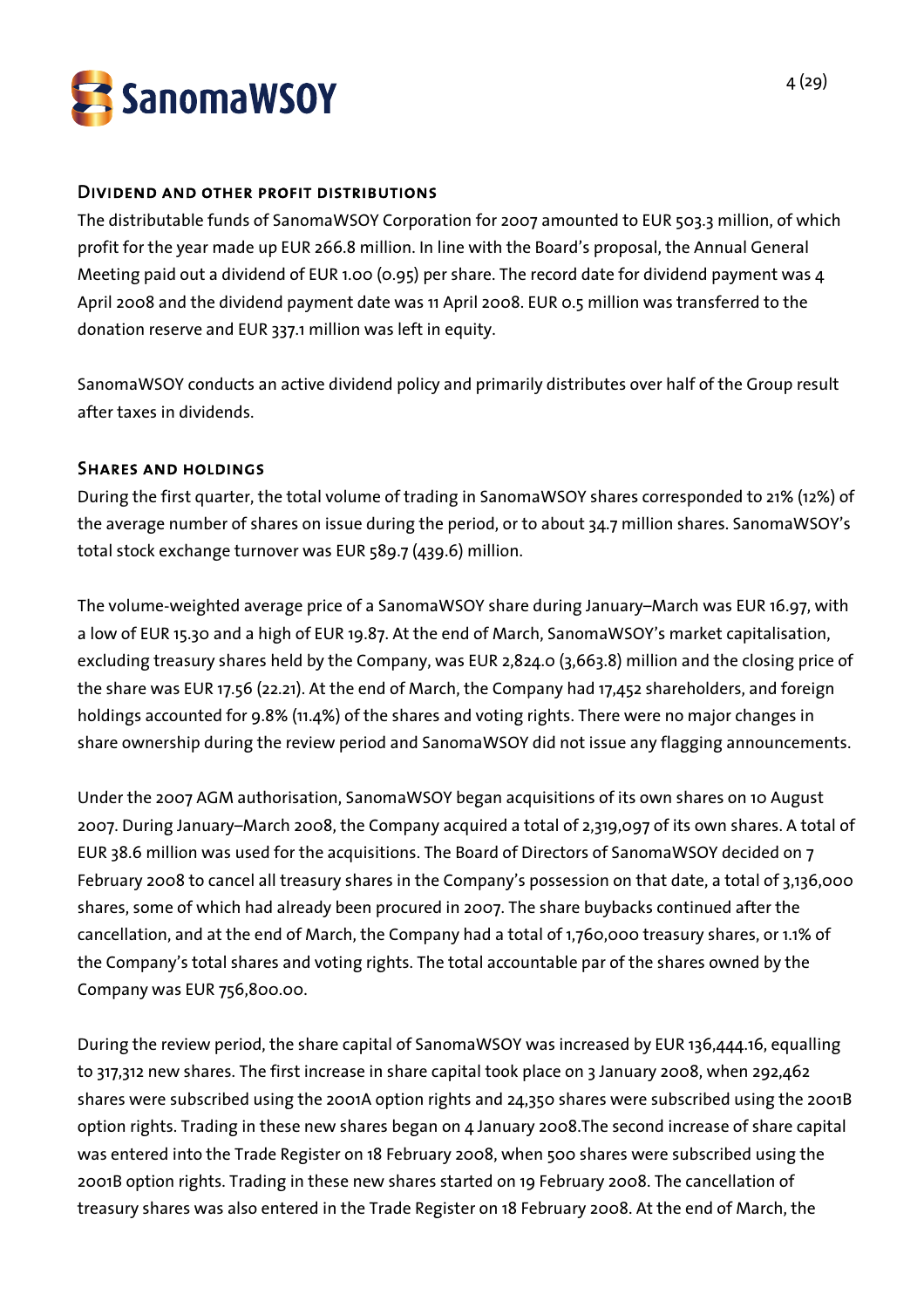

registered share capital of SanomaWSOY was EUR 71,258,354.72 and the number of outstanding shares was 162,581,104.

## Board of Directors and Management of the Company

The AGM of 1 April 2008 confirmed the number of SanomaWSOY's Board members as ten. Board members Robert Castrén, Jane Erkko and Paavo Hohti were re-elected, and Rafaela Seppälä was elected as a new member to the Board. The Board of Directors of SanomaWSOY consists of: Jaakko Rauramo, Chairman, Sari Baldauf, Vice Chairman, and Robert Castrén, Jane Erkko, Paavo Hohti, Sirkka Hämäläinen-Lindfors, Seppo Kievari, Rafaela Seppälä, Hannu Syrjänen and Sakari Tamminen as members.

The AGM re-appointed Pekka Pajamo, APA, and Sixten Nyman, APA, as his deputy, and chartered accountants KPMG Oy Ab, with Kai Salli, APA, acting as the Auditor in Charge, as the auditors of the Company.

On 7 February 2008, the Board of SanomaWSOY appointed Anu Nissinen as President of SWelcom and a member of the Executive Management Group of SanomaWSOY from 25 February 2008. Tapio Kallioja, the long-serving President of SWelcom, retired in line with his contract of employment on 31 March 2008.

After the review period on 9 April 2008, three new directors were appointed to the Corporate Centre of SanomaWSOY. Kim Ignatius was appointed Chief Financial Officer (CFO) of the SanomaWSOY Group and member of the Executive Management Group. The current CFO Matti Salmi will retire according to his own wish during the summer. Sven Heistermann was appointed Chief Strategy Officer (CSO) and Ben Tiesnitsch Chief Human Resources Officer (CHRO) of the Group. The appointments are a continuation of the management model renewal announced in April 2007.

## Board authorisations

The AGM held on 1 April 2008 authorised the Board of SanomaWSOY to decide on the acquisition of the Company's own shares, valid until the AGM of 2009.

A maximum of 8,285,000 shares may be acquired, corresponding to 5.1% of the Company's shares and voting rights at the end of March. These treasury shares will not be acquired in proportion to the shareholdings of the existing shareholders. They will be acquired with the Company's unrestricted equity at the market price at the time of acquisition on the OMX Nordic Exchange Helsinki. However, the minimum acquisition price of a share is the lowest market price in public trading and the maximum acquisition price is the highest price quoted in public trading during the authorisation period. The Board decided on 1 April 2008 to deploy the authorisation, but the acquisitions of own shares have not commenced yet.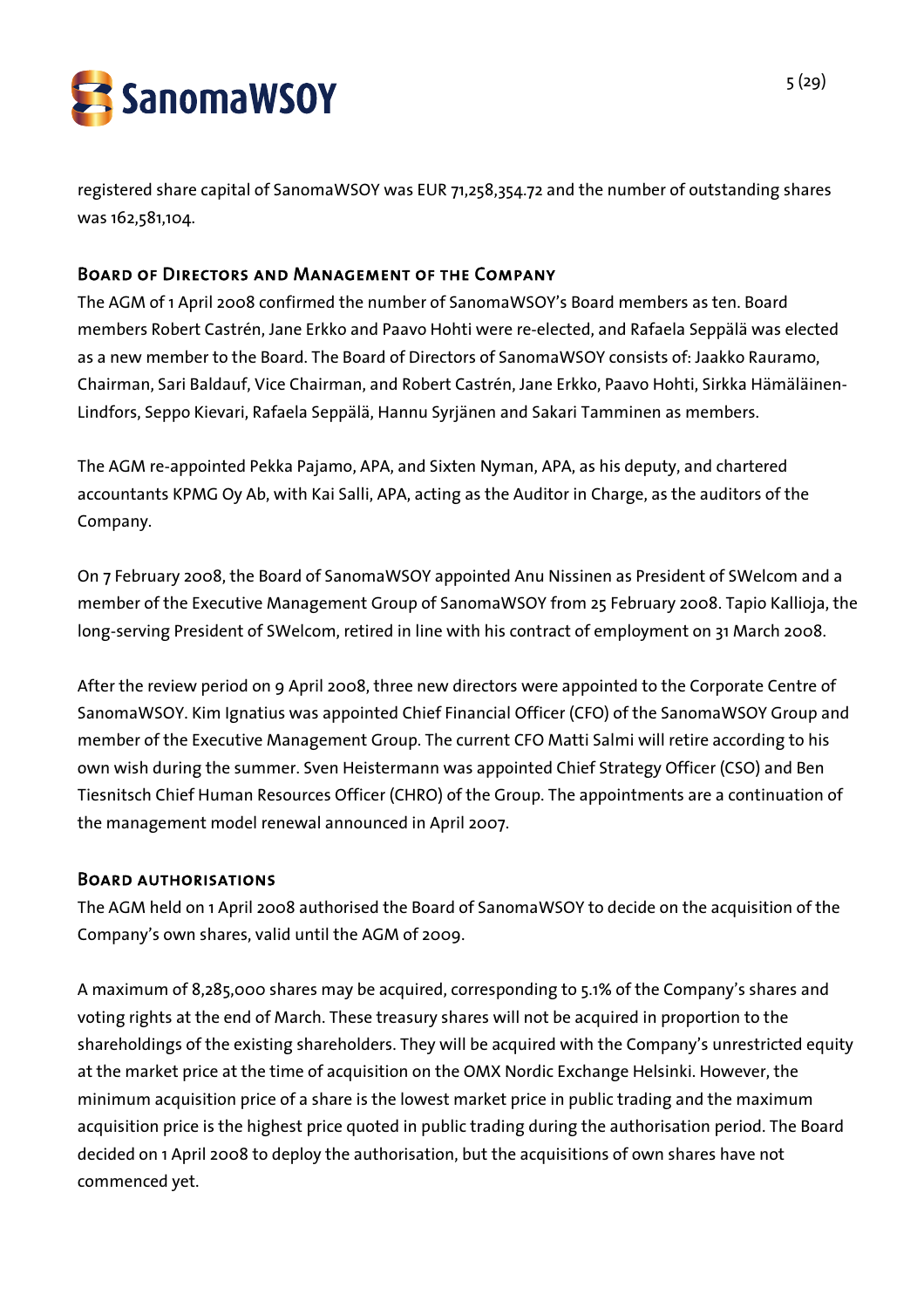

In addition, the Board has a valid authorisation to increase the share capital. According to the authorisation issued by the AGM on 4 April 2007, the Board may decide, until the AGM of 2010, on the issue of new shares, the transfer of treasury shares and the granting of special rights entitling to shares. The authorisation does not exclude the right of the Board of Directors to decide on a directed share issue. With this authorisation, and as a result of the use of special rights, the Board is authorised to decide on the issuance of a maximum of 82,000,000 new shares and the transfer of a maximum of 5,000,000 treasury shares. In a directed share issue, a maximum of 41,000,000 shares may be issued or transferred. With this authorisation, the Board is authorised to issue a maximum of 5,000,000 stock options as part of an incentive programme within the Company.

During the review period, the authorisation by the AGM of 4 April 2007 for acquiring own shares was in force. The authorisation allowed acquiring a maximum of 8,200,000 SanomaWSOY shares. These shares were not to be acquired in relation to the holdings of existing shareholders. They were acquired with the Company's unrestricted equity at the market price at the moment of acquisition – however, in such a way that the minimum acquisition price of a share was the lowest market price in public trading and the maximum acquisition price was the highest price noted in public trading during the authorisation period. The share acquisitions commenced on 10 August 2007, and the authorisation remained valid until 1 April 2008.

## Other resolutions by the AGM

The AGM decided to amend Article 1 (the Company's business name and domicile) of SanomaWSOY's Articles of Association as proposed by the Board. The Company's new business name will be Sanoma Oyj in Finnish, Sanoma Abp in Swedish, and Sanoma Corporation in English. The Company's registered office continues to be in Helsinki. The new name will be in use on or around 1 October 2008 onwards.

At the same time, the name of Sanoma Corporation will change in line with an earlier resolution. From 1 October, the new name of the Division is Sanoma News. On 1 April 2008, the Board decided to also harmonise the names of other divisions. From the beginning of October, SanomaWSOY Education and Books will become Sanoma Learning & Literature, and SWelcom will become Sanoma Entertainment. The Rautakirja Division will be re-named Sanoma Trade. The name of Sanoma Magazines will not change.

The AGM also decided to reduce the premium fund of SanomaWSOY Corporation by EUR 171,475,030.04, transferring all the funds in the premium fund on the AGM date to the Company's reserve for invested unrestricted equity. The reduction in the premium fund will take effect without compensation, and it will not have effect on the number of the Company shares, rights carried by the shares, the proportional ownership of the Company, or in the terms and conditions of the Company's stock option schemes.

The AGM further decided that works of art of considerable cultural historical significance owned by the Company will be transferred into the ownership of the Helsingin Sanomat Foundation, to the extent and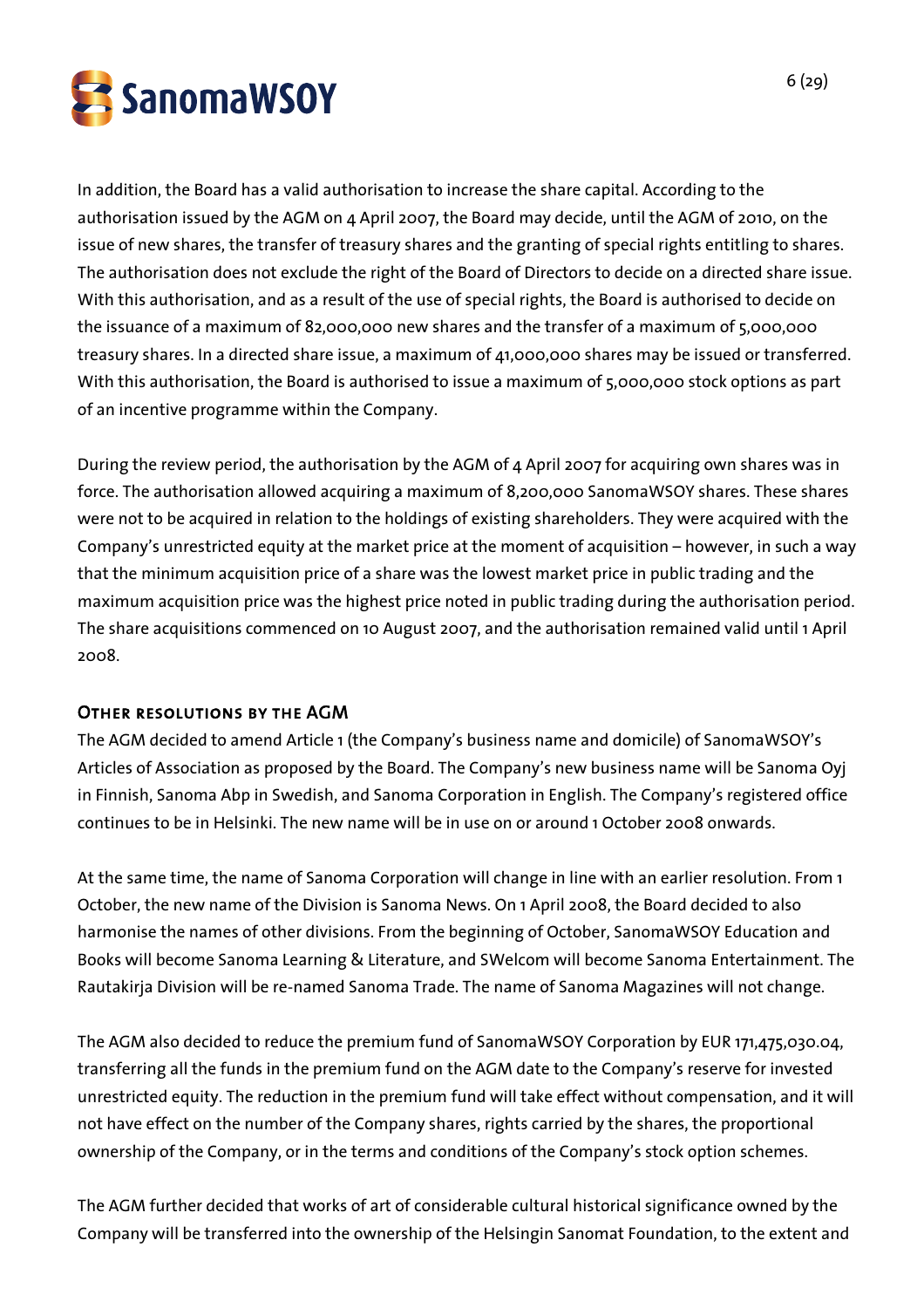

with the conditions to be decided later by the Board of Directors. The right of possession of the works of art shall remain with the Company.

## Seasonal fluctuation

Developments in media advertising have an impact on the net sales and results of Sanoma Magazines, Sanoma and SWelcom. Advertising sales are influenced, for example, by the number of newspaper and magazine issues published during each quarter, which varies annually. Television advertising in Finland is usually strongest in the second and fourth quarters.

The exact date of Easter has an impact on the net sales accumulated from newspapers and distribution. Newspapers have fewer issues during the Easter week and this reduces advertising revenues. The net sales of press distribution falls when there is less to sell and fewer selling days than in an ordinary week. Fewer selling days also reduces bookstore sales. The volume of kiosk trade increases during Easter when other retailers are closed. Even though exact date of Easter does make a difference when comparing quarters in these businesses on a year-to-year basis, it has little impact on the consolidated net sales of the SanomaWSOY Group.

A major portion of the net sales and results in publishing and retail, for example, is generated in the last quarter, particularly from Christmas sales, while educational publishing accrues most of its net sales and results during the second and third quarters.

Seasonal business fluctuations influence the Group's net sales and operating profit, with the first quarter traditionally being clearly the smallest.

#### Significant risks and uncertainty factors

The evaluation of business risks and the opportunities associated with them is part of SanomaWSOY's daily management procedure. The management must take calculated risks in order to ensure that the Company carries out its business as successfully as possible.

The most significant risks and uncertainty factors SanomaWSOY is facing are described in the Annual Report, together with the main principles of risk management. The most significant uncertainty factors of the current year are related to the growth of media advertising and consumer spending.

European economies are projected to continue to grow in 2008, but at a slower rate than in 2007. The uncertainties regarding the development of economy and the reliability of forecasts for the current year have increased. SanomaWSOY is prepared to intensify its cost saving activities to safeguard its profit growth if the general economic development is considerably weakened.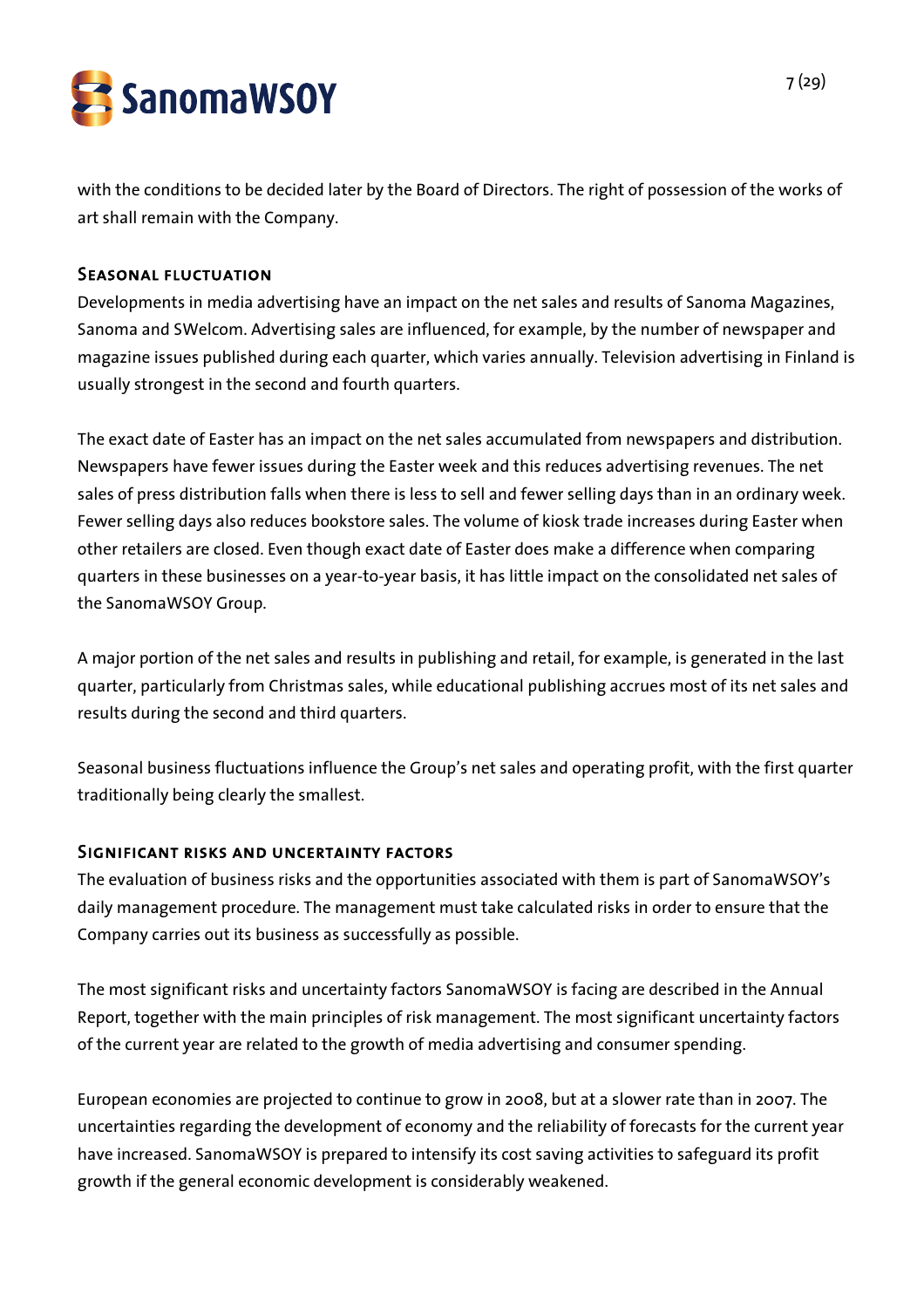SanomaWSOY

Research institutions predict that GDP will grow by 2.7% in Finland, 1.9% in the Netherlands and 1.9% in Belgium. The growth rate is expected to be 2.8% in Hungary, 4.7% in the Czech Republic and 6.7% in Russia.

According to the estimates by ZenithOptimedia, media advertising will grow in the primary market areas of SanomaWSOY faster than GDP in 2008. Magazine advertising is estimated to grow in the Netherlands by 4%, in Belgium by 3% and in the Czech Republic by 2%, while it is expected to decrease by 0.5% in Hungary. In Russia, advertising in printed media is expected to increase by 21%. In Finland, ZenithOptimedia estimates newspaper advertising to grow by 2%, magazine advertising by 3 % and TV advertising by 5%.

In 2008, private consumption is estimated to increase by 2.9% in Finland, 2.1% in the Netherlands, 1.5% in Belgium, 4.1% in the Czech Republic, 0.4% in Hungary and 12.3% in Russia.

## Outlook for 2008

In 2008, SanomaWSOY's net sales are projected to grow in line with the previous year. In 2007, Group net sales increased by 6.7%. Operating profit excluding major non-recurring capital gains is expected to continue to improve. In 2007, operating profit excluding capital gains totalled EUR 303.5 million.

The forecast for the development of SanomaWSOY's net sales and operating profit in 2008 is based on both organic growth, and growth based on minor acquisitions. During 2008, SanomaWSOY will continue its strong focus on investing in digital media and strengthening its market positions. In addition to the Group's own business activities and development projects, the growth of net sales and operating profit are naturally also affected by the overall economic development in the Group's operating countries.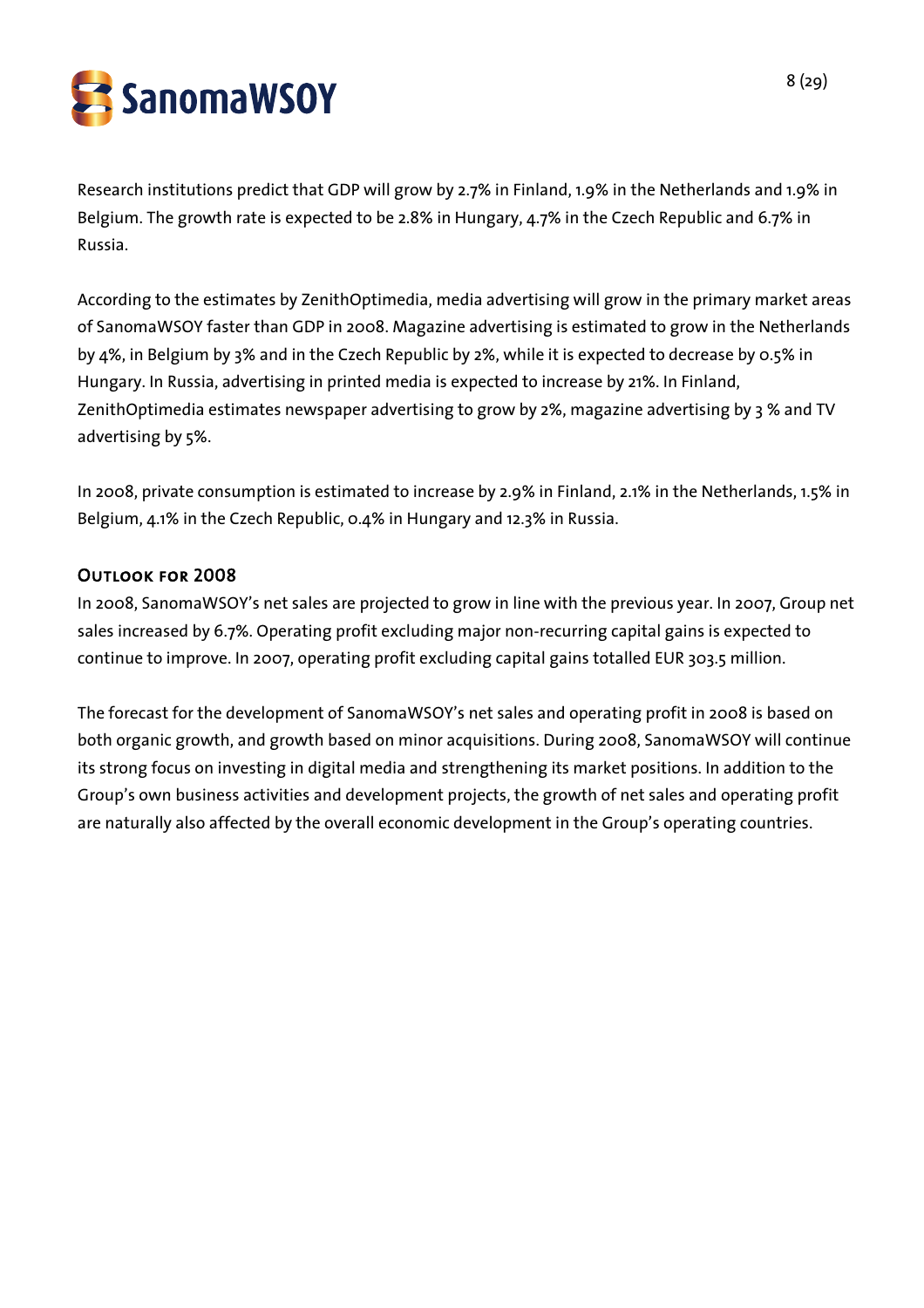

#### Sanoma Magazines

Sanoma Magazines is one of the largest consumer magazine publishers in Europe. The Division publishes more than 300 magazines in 13 different countries. Apart from developing its strong portfolio of magazine brands, Sanoma Magazines is rapidly expanding its business to digital media platforms.

– Net sales increased in all businesses, except in Sanoma Magazines Netherlands where divestments of operations and lower single copy sales reduced sales.

– Investments in portfolio continued: in total, five magazine titles and more than ten online services were launched or acquired.

– Movie distributor R.C.V. Entertainment was divested in January.

| <b>KEY INDICATORS</b>            | $1 - 3/$ | $1 - 3/$ | Change  | $1 - 12/$ |
|----------------------------------|----------|----------|---------|-----------|
| <b>EUR million</b>               | 2008     | 2007     | $\%$    | 2007      |
| Net sales                        | 285.5    | 287.1    | $-0.6$  | 1,238.1   |
| <b>Operating profit</b>          | 48.2     | 32.1     | 49.9    | 160.9     |
| % of net sales                   | 16.9     | 11.2     |         | 13.0      |
| Operating profit excluding major |          |          |         |           |
| non-recurring capital gains      | 24.7     | 30.9     | $-20.2$ | 139.7     |
| % of net sales                   | 8.6      | 10.8     |         | 11.3      |
| Balance sheet total              | 1,965.1  | 1,894.8  | 3.7     | 1,937.5   |
| Capital expenditure              | 5.1      | 3.4      | 51.3    | 20.6      |
| Average number of employees      | 5,854    | 5,485    | 6.7     | 5,623     |
| Average number of employees      |          |          |         |           |
| (full-time equivalents)          | 5,393    | 5,037    | 7.1     | 5,169     |
|                                  |          |          |         |           |
| <b>OPERATIONAL INDICATORS *</b>  |          | 1-3/2008 |         | 1-3/2007  |
| Number of magazines published    |          | 319      |         | 305       |
| Magazine copies sold, thousands  |          | 104,242  |         | 108,128   |
| Advertising pages sold           |          | 14,487   |         | 13,549    |

\* Including joint ventures

In January–March Sanoma Magazines' net sales decreased by 0.6% and totalled EUR 285.5 (287.1) million. Net sales increased in all businesses, except in Sanoma Magazines Netherlands, where operations were divested both in June 2007 and January 2008. Adjusted for changes in the Group structure, the Division's net sales grew by 1.9%. Of the Division's net sales, 18% (17%) came from Finland.

The Division's advertising sales increased by 10% and represented 32% (29%) of net sales. Most growth came from Sanoma Magazines International and online advertising sales in the Netherlands. In total, the Division's online advertising sales grew by 33%.

Circulation sales decreased by 1% and represented 58% (59%) of Sanoma Magazines' net sales. The fall was mainly the result of declining single copy sales in the Netherlands. Subscription sales developed well, particularly in the Netherlands and Finland.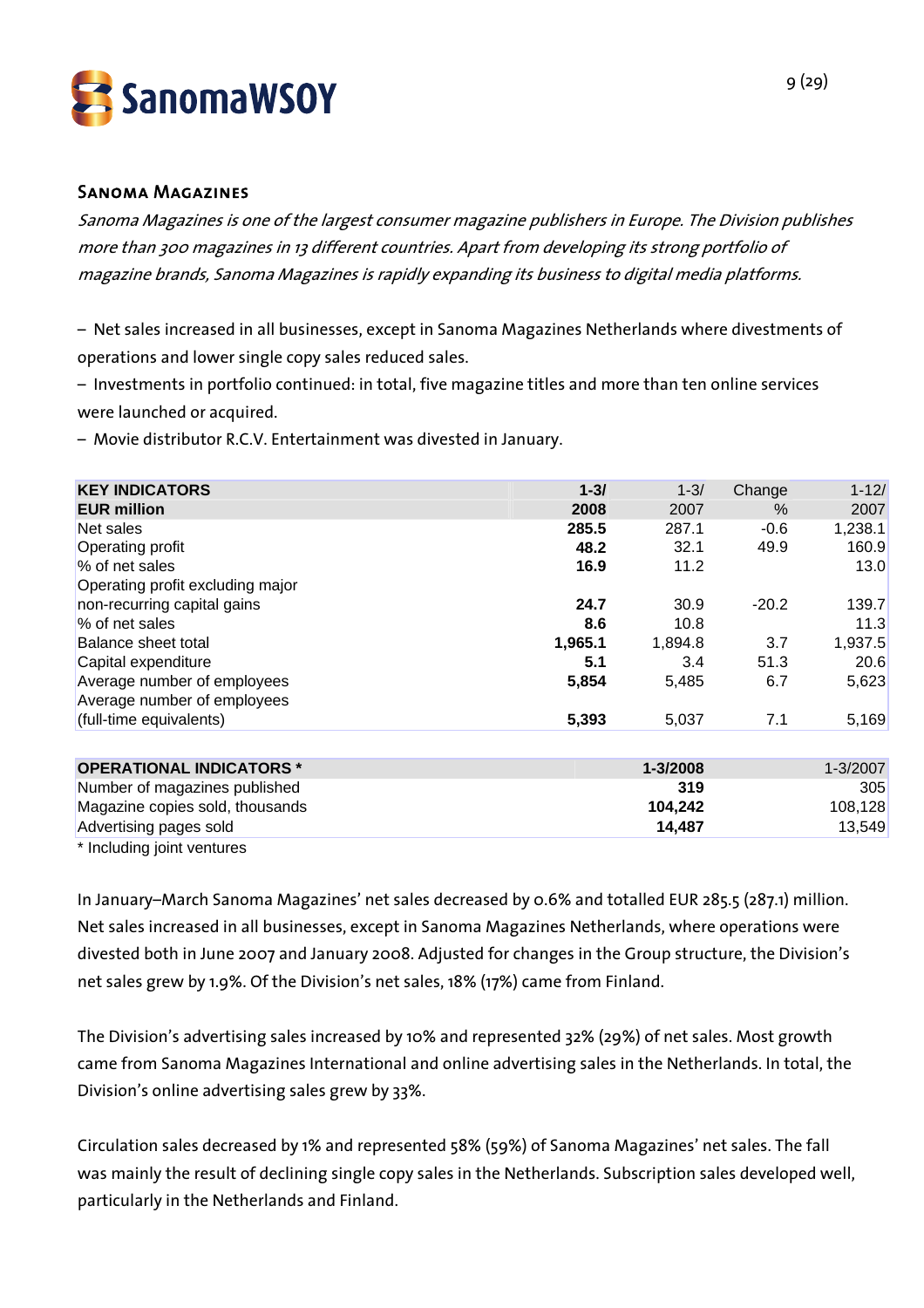

Sanoma Magazines Netherlands' net sales fell to EUR 111.7 (119.8) million. This was due to structural changes and the decline in single copy sales. Sanoma Magazines Netherlands has strongly focused its operations: In June 2007, it divested its puzzle portfolio, which affected single copy sales. In January 2008, it acquired the remaining shares of magazine publisher Mood for Magazines, and more importantly, divested movie distributor R.C.V. Entertainment. In 2007, R.C.V. Entertainment's annual net sales totalled EUR 34.2 million.

According to Nielsen Media Research, the magazine advertising market in the Netherlands decreased by 1% in January–February 2008. Sanoma Magazines Netherlands' advertising sales grew, due to new operations and online advertising sales. Online advertising sales grew by 24% and outperformed market growth. The readers' market in the Netherlands shows signs of growth compared to the end of 2007. Sanoma Magazines Netherlands increased its subscription revenues, but single copy sales are lagging behind the comparable period and therefore the total circulation sales fell. Sanoma Magazines Netherlands continues its investments in portfolio. During the first quarter, several major online sites and a cycling magazine Procycling were launched.

Net sales in Sanoma Magazines International grew to EUR 70.1 (65.8) million. Growth primarily came from increased advertising sales, particularly from Russia and Hungary, where Sanoma Budapest is also strong in online advertising market. Advertising sales grew in almost all countries. Circulation sales in Sanoma Magazines International were slightly behind the comparable period.

Sanoma Magazines International continued its active launch programme. In the first quarter, two magazines and five brand extensions were launched. Two magazines were discontinued. In Croatia, Adria Media acquired the leading position in the wedding segment both in print and online. In other countries, online operations grew with four new sites related to cooking, parenting and blogging. After the review period, Sanoma Magazines International announced its intention to acquire 55% of shares in the Russian magazines publisher Lux Media and some 68% in the Bulgarian internet company Net Info. Both acquisitions are subject to approvals from the antitrust officials.

Sanoma Magazines Belgium's net sales grew to EUR 54.2 (52.5) million. Advertising sales in Sanoma Magazines Belgium increased slightly, but circulation sales were behind the comparable period due to lower single copy sales. Several magazines had fewer issues than in the comparable period due to timing differences. In general, the share of the magazine advertising from total advertising has increased and the long-term decline in the circulation market seems to have stabilized in Belgium.

Net sales in Sanoma Magazines Finland totalled EUR 50.7 (50.1) million. Subscription sales grew, but due to timing differences, also in Finland major titles had fewer issues than in the comparable period, which slowed down sales growth. Single copy and advertising sales remained at the previous year's level. According to TNS Gallup Adex advertising in consumer magazines in Finland fell by 1% in January–March.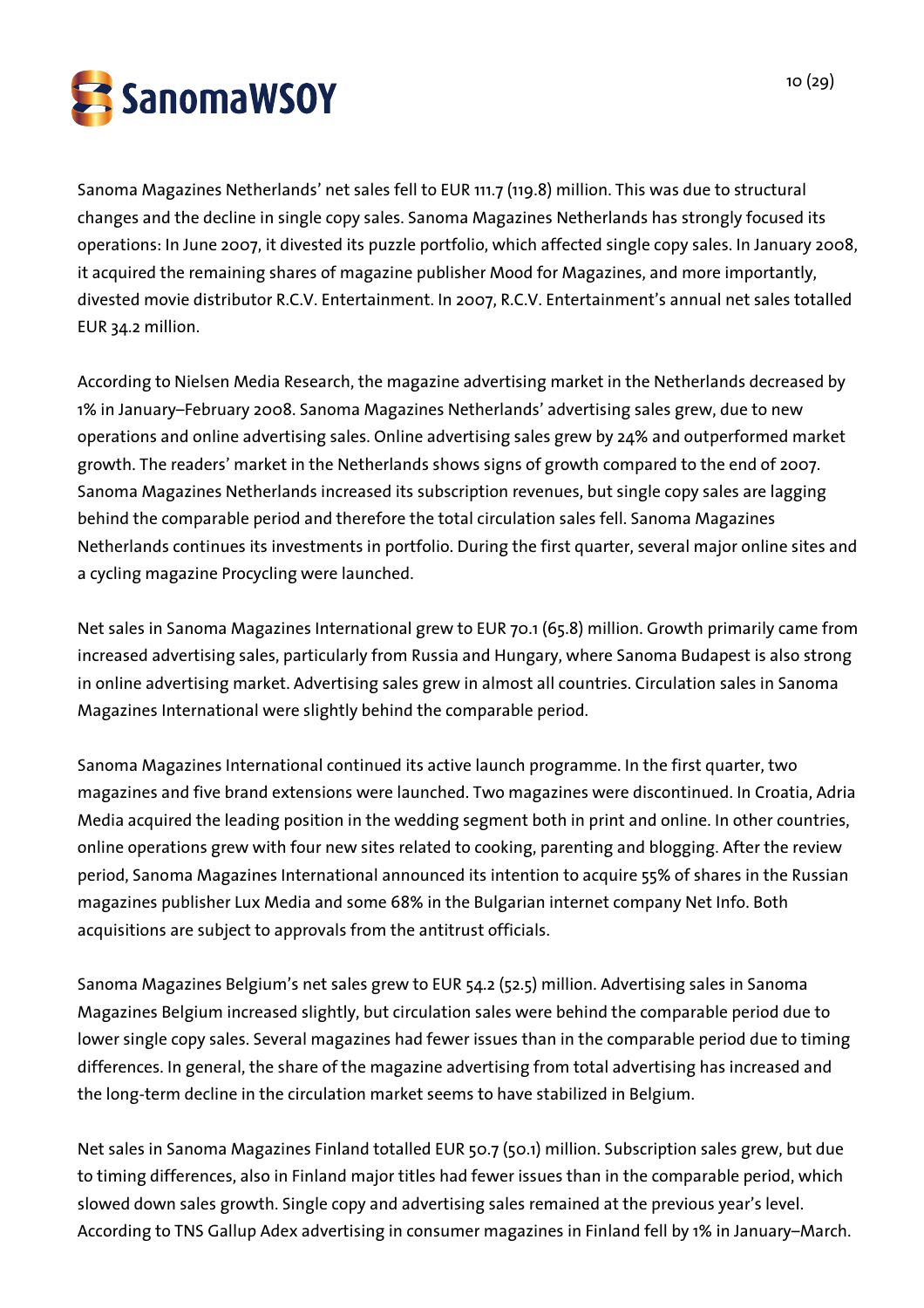SanomaWSOY

Sanoma Magazines Finland improved its market share both in advertising and the readers market: Sanoma Magazines Finland's total circulation increased in 2007 and several titles again reached record high circulation and readership figures. Sanoma Magazines Finland made two launches in the first quarter.

Sanoma Magazines' operating profit in January–March improved and amounted to EUR 48.2 (32.1) million. The result included EUR 23.5 (1.2) million in major non-recurring capital gains related to the sale of R.C.V. Entertainment. Excluding these sales gains, the Division's operating profit fell by 20.2% to EUR 24.7 (30.9) million.

Sanoma Magazines Netherlands' operating profit improved significantly due to sales gains. The operational result fell due to the divestment of operations, declining single copy sales and investments in the print and online portfolio. Sanoma Magazines International's operational result improved, particularly in Russia. Sanoma Magazines Belgium's result decreased due to investments in new businesses. Sanoma Magazines Finland's result was behind the comparable period due to timing differences in the number of published issues and increased marketing costs.

Sanoma Magazines continues to develop its magazine portfolio and online businesses and invest in growth, which is expected to be most rapid in Russia and the CEE countries.

In 2008, Sanoma Magazines' net sales are estimated to grow and operating profit excluding major nonrecurring capital gains is expected to improve.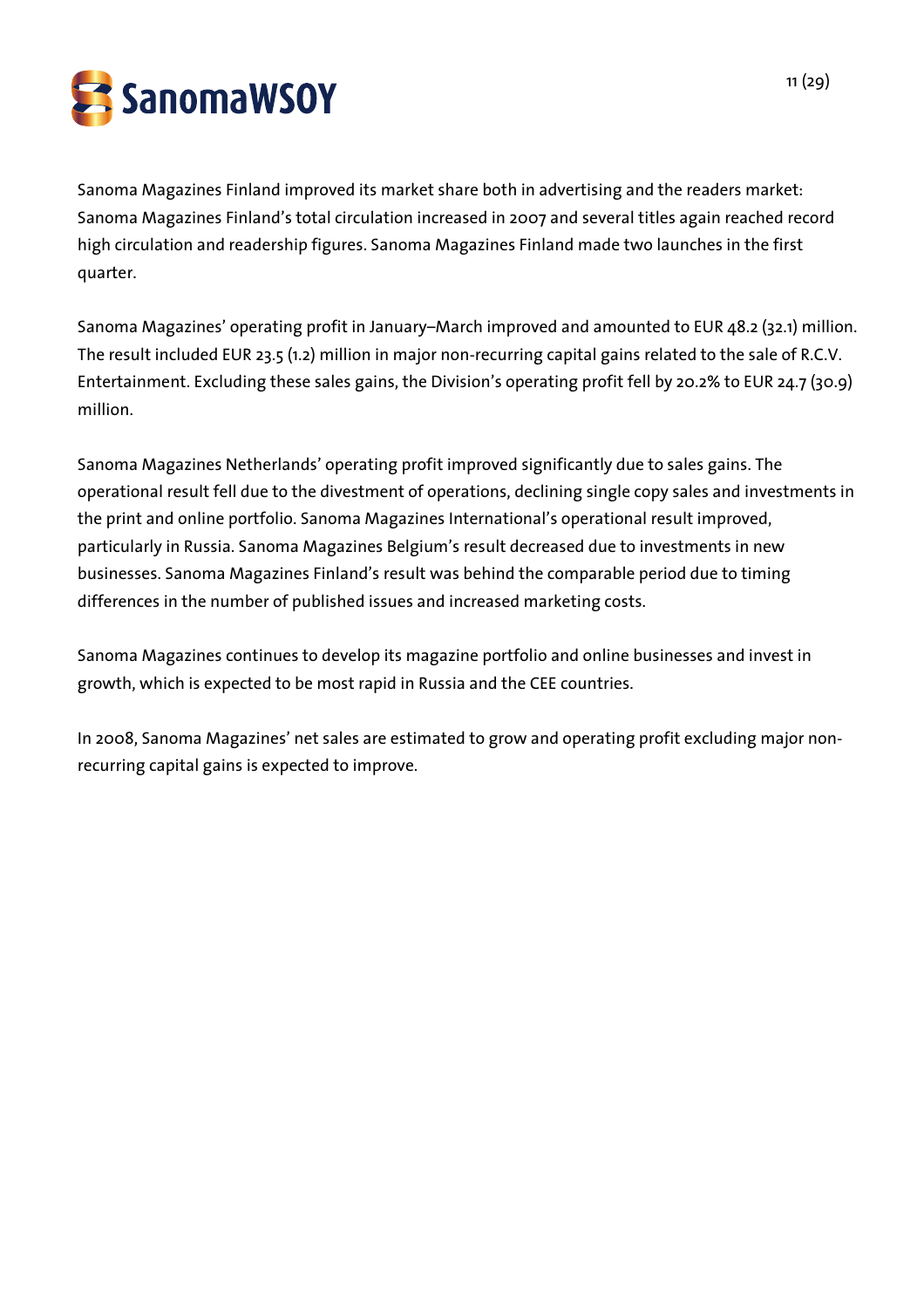

#### Sanoma

Sanoma is the leading newspaper publisher in Finland, and its products have a strong presence both in print and digital format in the lives of their readers. In addition to Helsingin Sanomat, the largest daily in the Nordic region, the Division publishes national and regional newspapers and is also investing heavily in digital business.

– Helsingin Sanomat continued to grow, in particular online advertising developed well.

– The discontinuation of the printed version of Taloussanomat, together with the decline of tabloid and free sheet markets, reduced the net sales of the Division.

– The investments in digital services were strong, and early in the year, Iltasanomat.fi became the largest online service in Finland.

| <b>KEY INDICATORS</b>                 | $1 - 3/$ | $1 - 3/$  | Change  | $1 - 12/$ |
|---------------------------------------|----------|-----------|---------|-----------|
| <b>EUR million</b>                    | 2008     | 2007      | $\%$    | 2007      |
| Net sales                             | 120.8    | 122.4     | $-1.2$  | 480.8     |
| Operating profit                      | 17.9     | 19.6      | $-8.4$  | 67.6      |
| % of net sales                        | 14.8     | 16.0      |         | 14.1      |
| Operating profit excluding major      |          |           |         |           |
| non-recurring capital gains           | 17.9     | 19.6      | $-8.4$  | 67.6      |
| % of net sales                        | 14.8     | 16.0      |         | 14.1      |
| Balance sheet total                   | 449.5    | 502.3     | $-10.5$ | 445.0     |
| Capital expenditure                   | 3.7      | 2.9       | 26.5    | 17.7      |
| Average number of employees           | 2,724    | 2,624     | 3.8     | 2,716     |
| Average number of employees           |          |           |         |           |
| (full-time equivalents)               | 2,407    | 2,326     | 3.5     | 2,411     |
|                                       |          |           |         |           |
| <b>OPERATIONAL INDICATORS</b>         |          |           |         |           |
| <b>ADVERTISING, COLUMN KM</b>         |          | 1-3/2008  |         | 1-3/2007  |
| <b>Helsingin Sanomat</b>              |          | 10.4      |         | 11.2      |
| Ilta-Sanomat                          |          | 1.8       |         | 1.6       |
| Free sheets                           |          | 7.6       |         | 9.7       |
| Distribution of free sheets, millions |          | 24.0      |         | 29.8      |
| <b>AUDITED CIRCULATION</b>            |          | 1-12/2007 |         | 1-12/2006 |

| <b>Helsingin Sanomat</b>                        | 419,791   | 426,117  |
|-------------------------------------------------|-----------|----------|
| Ilta-Sanomat                                    | 176,531   | 186,462  |
| <b>ONLINE SERVICES, UNIQUE VISITORS, WEEKLY</b> | 1-3/2008  | 1-3/2007 |
| Iltasanomat.fi                                  | 1,316,851 | 916,501  |
| HS.fi                                           | 913,506   | 727,736  |
| Huuto.net                                       | 462.371   | 403,568  |
| Oikotie.fi                                      | 325,253   | 293,888  |
| Taloussanomat.fi                                | 298,424   | 176,955  |
| Keltainenpörssi.fi                              | 160,099   | 112,819  |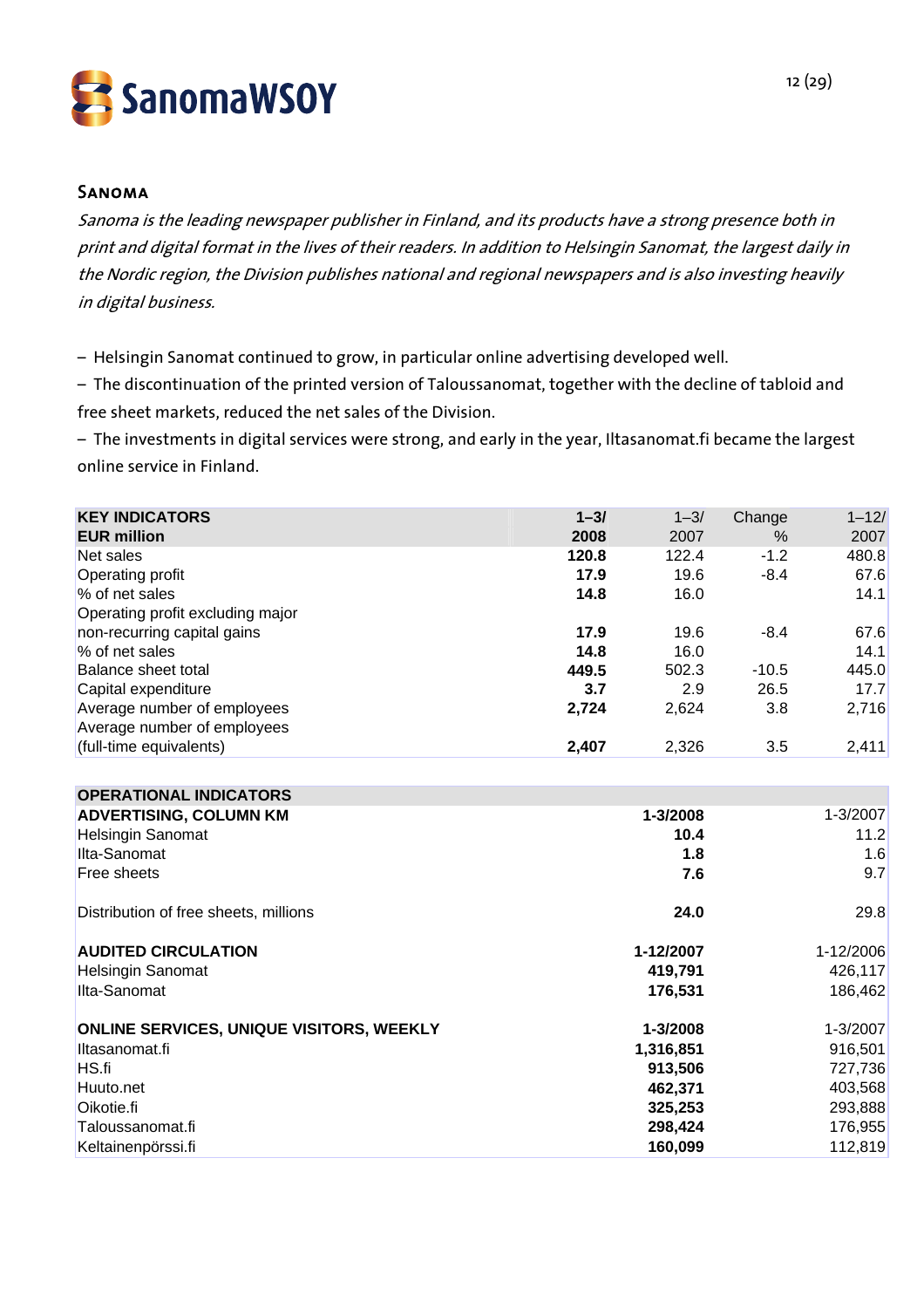

Sanoma's net sales in January–March decreased by 1.2%, totalling EUR 120.8 (122.4) million. Net sales increased in Helsingin Sanomat but decreased in the Ilta-Sanomat business unit and in other publishing. Net sales adjusted for changes in the Group structure decreased by 2.7%.

In January–March, newspaper advertising in Finland decreased by over 1% according to TNS Gallup Adex. Job advertising increased by 11%. Advertising in free sheets fell by 10%. Online advertising included in statistics developed strongly, growing by 30%. Online advertising in Sanoma exceeded market growth and increased by 46%, but the total advertising revenues of the Division decreased by 1%, amounting to 55% (55%) of net sales. The decrease was particularly caused by the discontinuation of the printed version of Taloussanomat and the decline in free sheet markets. Advertising sales grew strongly in the Ilta-Sanomat business unit and slightly in the Helsingin Sanomat and Sanoma Lehtimedia business units. During the comparable period, there was very strong growth in advertising sales due to the parliamentary elections, for example.

The circulation figures of subscribed newspapers have developed rather steadily in Finland during the last few years, but the tabloid markets have been declining. In January–March, the tabloid markets in Finland decreased by 6%. During the first quarter, the circulation sales of Sanoma decreased by 5% as a result of a distinct reduction in newsstand sales. The circulation sales accounted for 37% (39%) of the Division's net sales.

The Helsingin Sanomat business unit increased its net sales to EUR 74.1 (72.3) million as there was growth in both advertising and circulation sales. The increase in advertising sales mainly came from online advertising which increased by 39%. Growth was also generated by housing-related advertising and job advertising which grew by 3%. Helsingin Sanomat continued to develop its services during the first months of the year: Electronic services grew stronger as ownership in Netwheels Oy, a company specialising in car trade systems, was increased to 55% in January. The net sales of Helsingin Sanomat's electronic products, such as the online service of HS and classified online portal Oikotie, showed excellent development. In March, HS Teema magazine was launched.

The net sales of the Ilta-Sanomat business unit decreased to EUR 22.5 (23.6) million. The unit increased its advertising sales; online advertising grew in particular. The circulation sales of the business unit were clearly below the comparable period. The Finnish tabloid markets have been declining for a long time now. Ilta-Sanomat commanded a 57.6% (58.2%) share of the tabloid market. Ilta-Sanomat continued to invest on its online service. According to TNS Gallup, Iltasanomat.fi has been the online service with most visitors in Finland almost throughout the early part of the year. Classified advertising and eCommerce are also being further developed. For example, the online auction service Huuto.net, with a steady increase in the volume of transactions completed through it, launched in February new services aimed at businesses.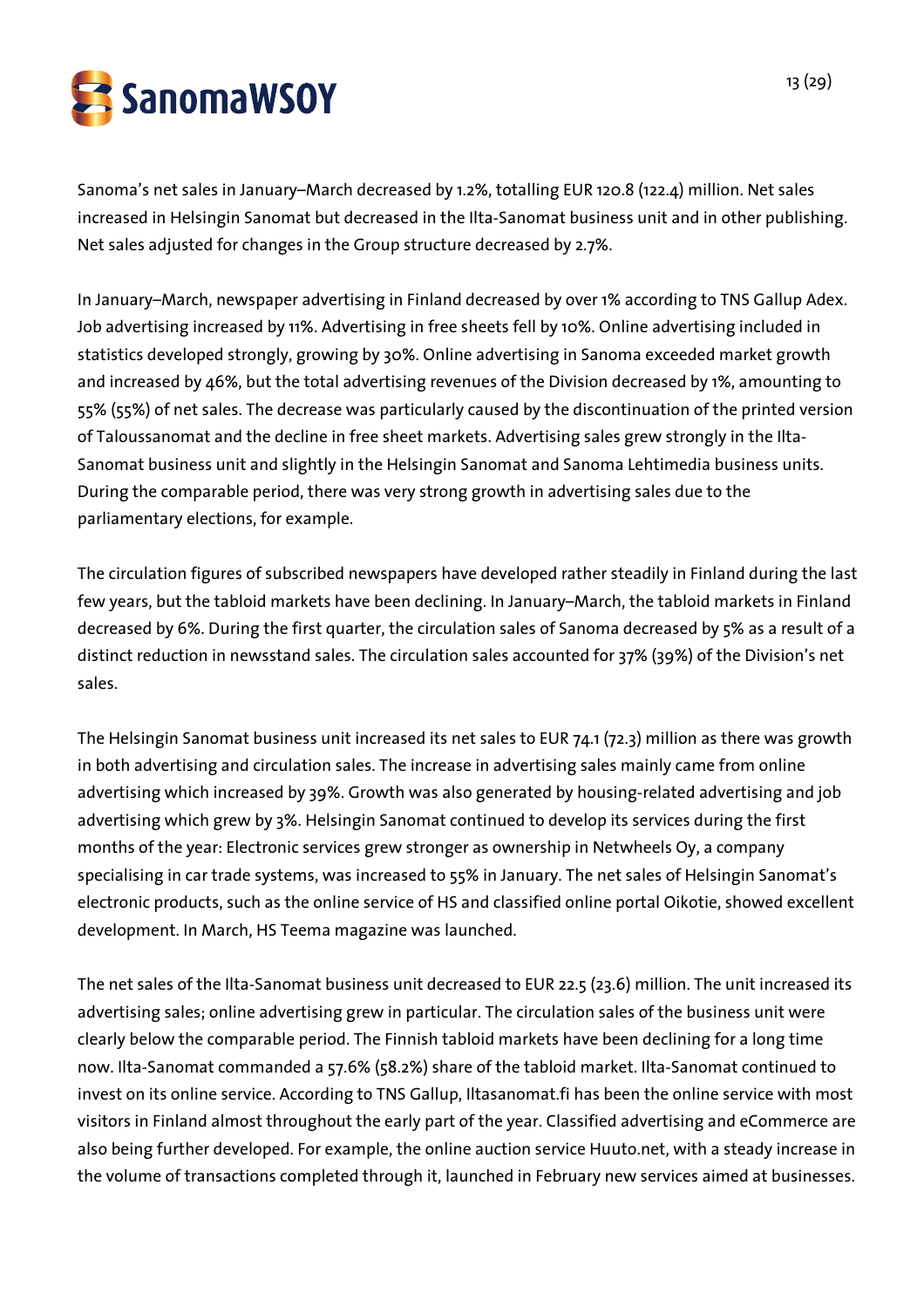

The net sales from other publishing decreased to EUR 22.4 (24.3) million. The decrease was affected by the discontinuation of the printed version of Taloussanomat. The dailies of Sanoma Lehtimedia slightly increased their advertising and circulation sales. Metro was the most successful of the free sheets published by Sanoma Kaupunkilehdet. The online service of free sheet Vartti, concentrating on real-time local news, expanded. Sanoma Digital, focusing on online business, launched in February its Motomania.fi site for motorcycle enthusiasts. Taloussanomat which in the beginning of the year concentrated its resources on online has continued to increase its visitor volumes.

Net sales from other operations, mainly comprising internal services, were EUR 38.5 (38.5) million.

The operating profit of Sanoma decreased by 8.4% to EUR 17.9 (19.6) million. The decrease in profit was mainly due to the decline in tabloid markets that reduced the operating profit of the Ilta-Sanomat business unit. The operating profit of Helsingin Sanomat and other publishing was also slightly lower. This was e.g. due to investments in sales and in development of digital business. Earnings from other operations were up.

The strongest growth of Sanoma comes from digital businesses, while the printed media will also be strongly developed. The rate of growth in media advertising is expected to be more moderate than in 2007.

In 2008, Sanoma's net sales are estimated to increase and operating profit excluding major non-recurring capital gains is expected to improve.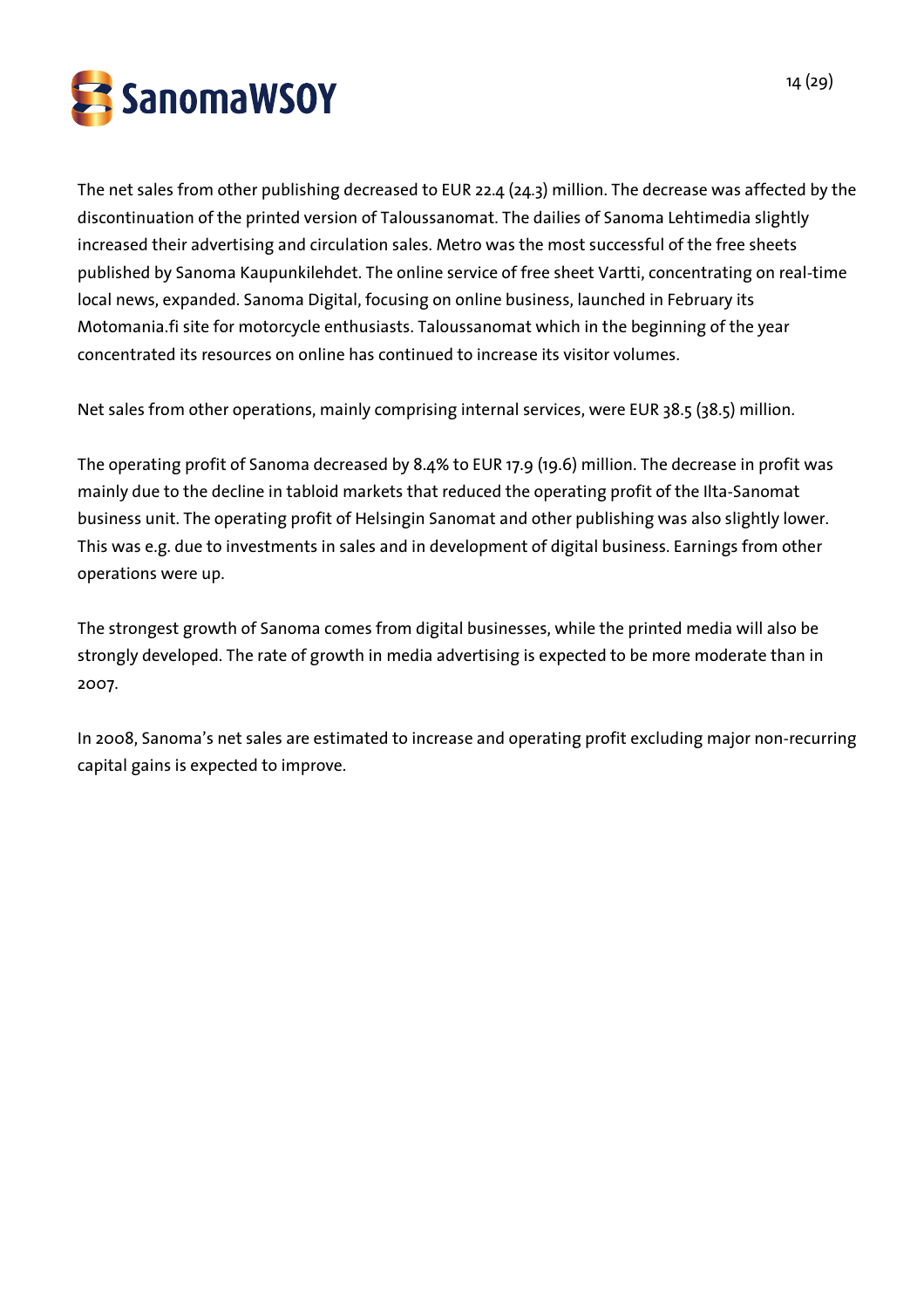

#### SanomaWSOY Education and Books

SanomaWSOY Education and Books is a significant European educational publisher offering a broad range of printed and digital educational materials and services to support the learning processes of children and young people. The Division, operating in eight countries, is also Finland's leading book publisher and has a growing business information and service business.

- Educational publishing's net sales grew clearly.
- Language services continued to grow.
- Acquisition of Polish educational publisher Nowa Era was closed in March.

| <b>KEY INDICATORS</b>            | $1 - 3/$ | $1 - 3/$ | Change | $1 - 12/$ |
|----------------------------------|----------|----------|--------|-----------|
| <b>EUR million</b>               | 2008     | 2007     | $\%$   | 2007      |
| Net sales                        | 58.3     | 52.2     | 11.7   | 322.5     |
| Operating profit                 | $-4.3$   | $-6.5$   | 33.2   | 44.5      |
| % of net sales                   | $-7.4$   | $-12.4$  |        | 13.8      |
| Operating profit excluding major |          |          |        |           |
| non-recurring capital gains      | $-4.3$   | $-6.5$   | 33.2   | 44.5      |
| % of net sales                   | $-7.4$   | $-12.4$  |        | 13.8      |
| Balance sheet total              | 649.5    | 595.3    | 9.1    | 585.0     |
| Capital expenditure              | 2.8      | 1.2      | 133.2  | 7.7       |
| Average number of employees      | 2,874    | 2,723    | 5.5    | 2,769     |
| Average number of employees      |          |          |        |           |
| (full-time equivalents)          | 2,389    | 2,293    | 4.2    | 2,345     |

| <b>OPERATIONAL INDICATORS</b>                       | 1-3/2008 | $1 - 3/2007$ |
|-----------------------------------------------------|----------|--------------|
| <b>EDUCATIONAL PUBLISHING</b>                       |          |              |
| Number of new titles published, books               | 323      | <b>300</b>   |
| Number of new titles published, electronic products | 73       | 55           |
| <b>PUBLISHING</b>                                   |          |              |
| Number of new titles published, books               | 146      | 142          |
| Number of new titles published, electronic products | 50       | 10           |
| Books sold, millions                                | 2.2      | 2.1          |

SanomaWSOY Education and Books' net sales in January–March increased by 11.7% and totalled EUR 58.3 (52.2) million. Net sales increased in all businesses. Growth was particularly strong in the international growth areas, educational publishing and language services. Net sales adjusted for changes in the Group structure increased by 9.6%. A total of 48% (45%) of the Division's net sales came from outside of Finland.

Educational publishing's net sales grew to EUR 24.6 (20.0) million. Most growth came from the Dutch operations, largely due to the shift of sales from the second quarter to the first quarter. In Hungary and Belgium, sales were in line with the previous year. In Finland, net sales in the first quarter were slightly behind the comparable period. The eLearning unit in Poland had a slow start to the year.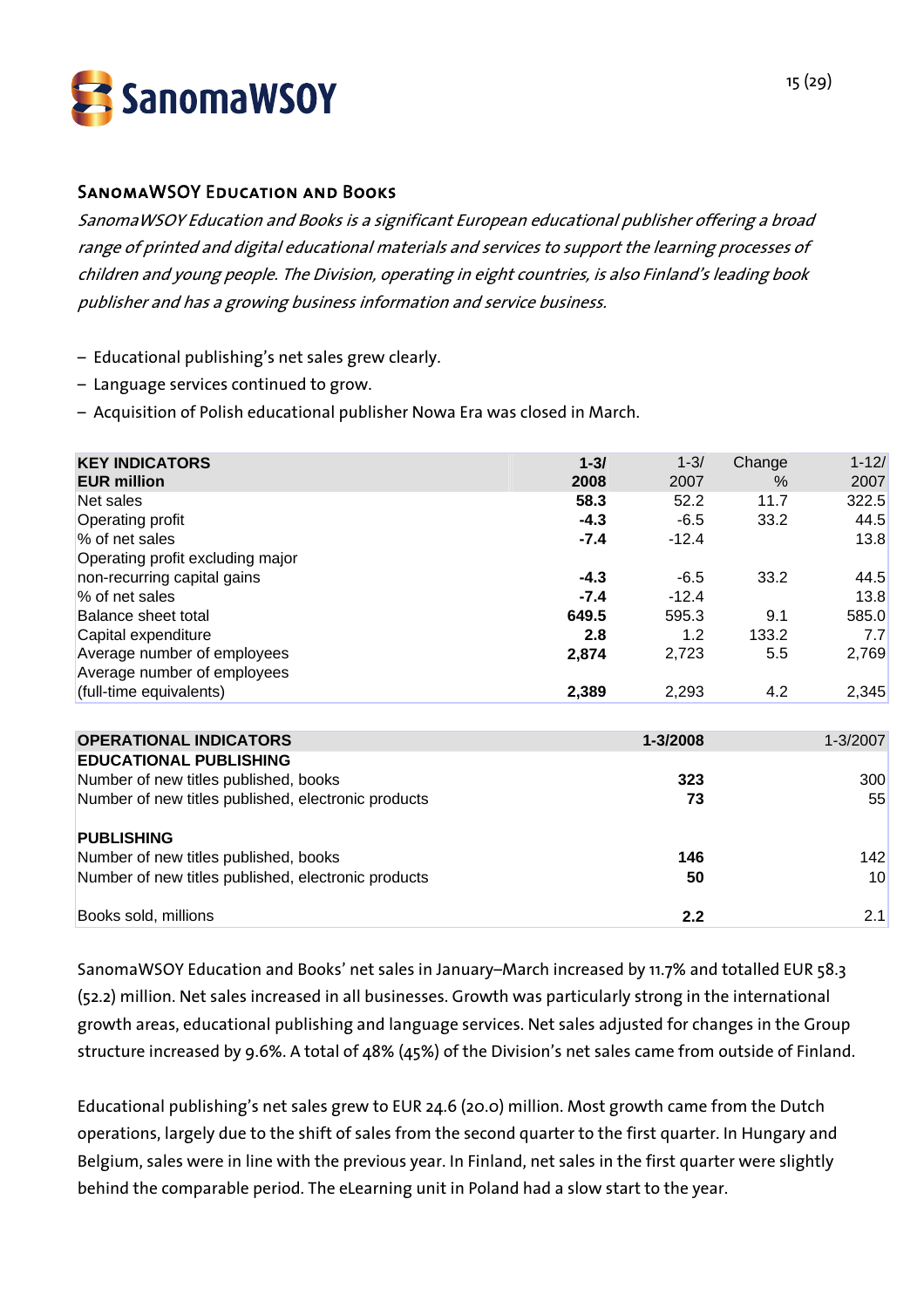

Net sales in publishing amounted to EUR 27.5 (26.3) million. Most growth came from language services. General literature was slightly up from the comparable period. Retail sales in Finland grew, but direct sales remained under pressure. Growth in language services was strong. In part, the increase came from new operations: AAC Global expanded its operations in March 2007 with the acquisition of Translation Services Noodi in Finland and in June 2007 the operations of the language service company The Works, Sweden.

Net sales from other operations, mainly printing, totalled EUR 12.0 (12.0) million.

The operating loss, typical for SanomaWSOY Education and Books at the beginning of the year, decreased and the result was EUR -4.3 (-6.5) million. The result improved clearly in educational publishing, mainly due to earlier sales than in the comparable period. Operating profit in publishing increased significantly with Finnish general literature and language services improving their results. Results in other operations fell.

The Division's business is very seasonal. Profit in educational publishing is mainly accrued in the second and third quarters. The acquisition of Nowa Era grows the educational publishing business and therefore increases seasonality in the Division.

SanomaWSOY Education and Books continues to focus on further internationalising its educational business, expanding language services and maintaining market leadership in Finnish general literature publishing.

In 2008, net sales of SanomaWSOY Education and Books are estimated to increase. Operating profit excluding major non-recurring capital gains, Nowa Era included, is expected to improve clearly.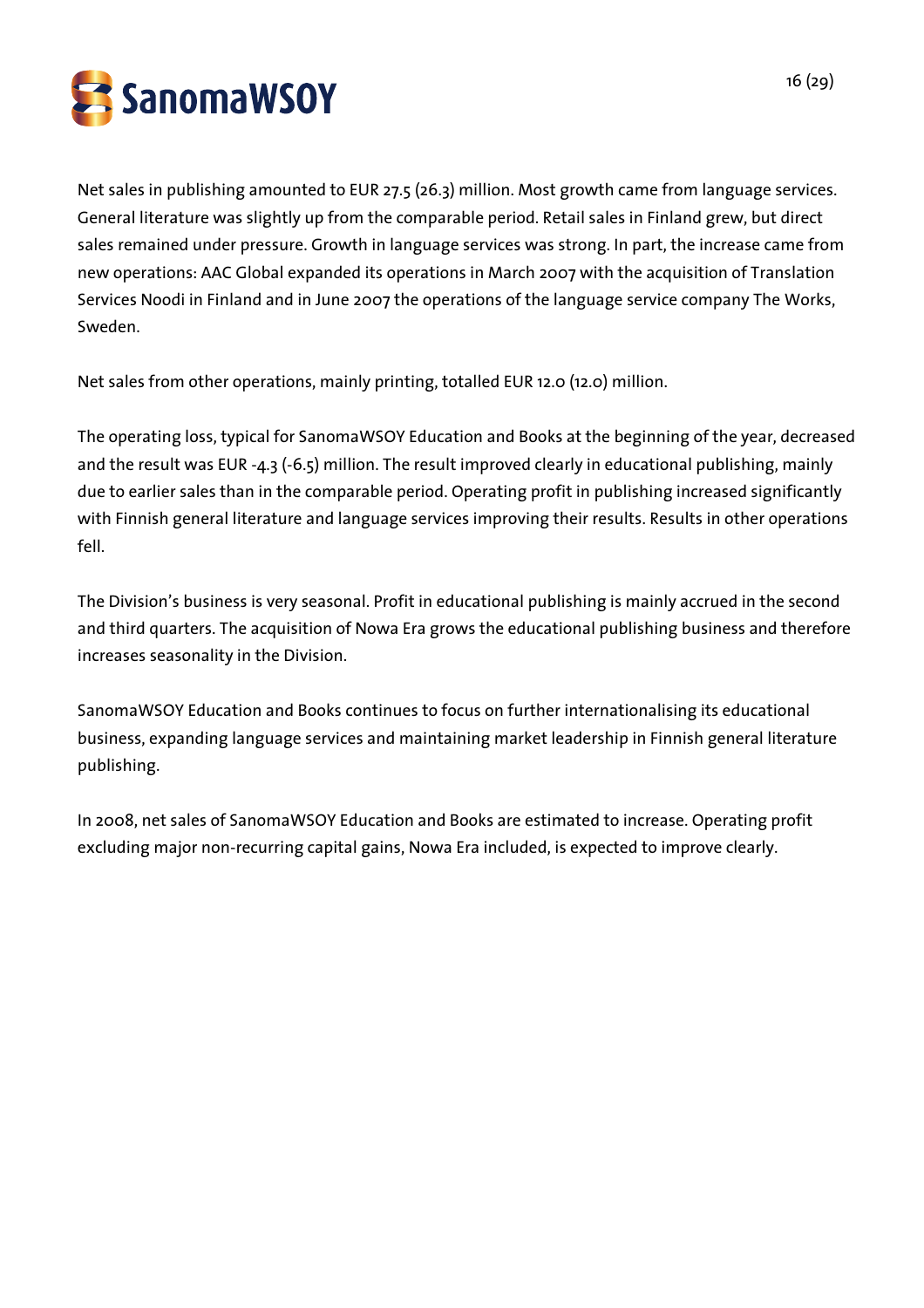

#### **SWELCOM**

SWelcom offers consumers entertaining experiences in television, radio, online and mobile devices. The television channel Nelonen is Finland's third largest medium in terms of advertising sales. Welho is the country's largest cable TV company and a major provider of broadband services.

– The pay TV subscriptions of Welho increased considerably, and also the number of broadband subscriptions already exceeds 100,000.

- JIM reaches over one million viewers each day.
- Anu Nissinen started as President of SWelcom.

| <b>KEY INDICATORS</b>            | $1 - 3/$ | $1 - 3/$ | Change | $1 - 12/$ |
|----------------------------------|----------|----------|--------|-----------|
| <b>EUR million</b>               | 2008     | 2007     | $\%$   | 2007      |
| Net sales                        | 40.5     | 35.2     | 15.1   | 146.0     |
| Operating profit                 | 4.0      | 2.9      | 38.8   | 15.8      |
| % of net sales                   | 10.0     | 8.3      |        | 10.8      |
| Operating profit excluding major |          |          |        |           |
| non-recurring capital gains      | 4.0      | 2.9      | 38.8   | 15.8      |
| % of net sales                   | 10.0     | 8.3      |        | 10.8      |
| Balance sheet total              | 163.3    | 163.0    | 0.2    | 168.2     |
| Capital expenditure              | 3.0      | 2.7      | 10.2   | 14.8      |
| Average number of employees      | 517      | 465      | 11.3   | 501       |
| Average number of employees      |          |          |        |           |
| (full-time equivalents)          | 472      | 431      | 9.7    | 457       |

| <b>OPERATIONAL INDICATORS</b>                                  | 1-3/2008 | $1 - 3/2007$ |
|----------------------------------------------------------------|----------|--------------|
| TV channels' share of Finnish TV advertising                   | 29.1%    | 29.3%        |
| TV channels' daily reach                                       | 48%      | 44%          |
| TV channels' national commercial viewing share                 | 29.2%    | 21.8%        |
| TV channels' national viewing share                            | 13.9%    | 10.6%        |
| Number of connected households, thousands (31 March)           | 320      | <b>308</b>   |
| Number of pay TV subscriptions, thousands (31 March)           | 103      | 69           |
| Number of broadband internet connections, thousands (31 March) | 101      | 90           |

The net sales of SWelcom in January-March increased by 15.1% to EUR 40.5 (35.2) million. This considerable increase in net sales was brought about in particular by the growth of Welho and the new TV and radio channels. Adjusted for changes in the Group structure, the Division's net sales grew by 10.7%. Advertising sales accounted for 50% (56%) of SWelcom's net sales.

Largely due to the new channels, broadcast operations increased its net sales to EUR 22.6 (20.1) million. In January–March, TV advertising in Finland grew by 6% according to TNS Gallup Adex. The combined share of the television channels of Nelonen Media of all television advertising was 29.1% (29.3%). The TV channels clearly increased their shares of viewing numbers, and in March their share of all TV viewing rose to 14.3% (11.1%). JIM, the channel launched in February 2007, has constantly increased its share of viewers, and had over one million viewers on many days early in the year.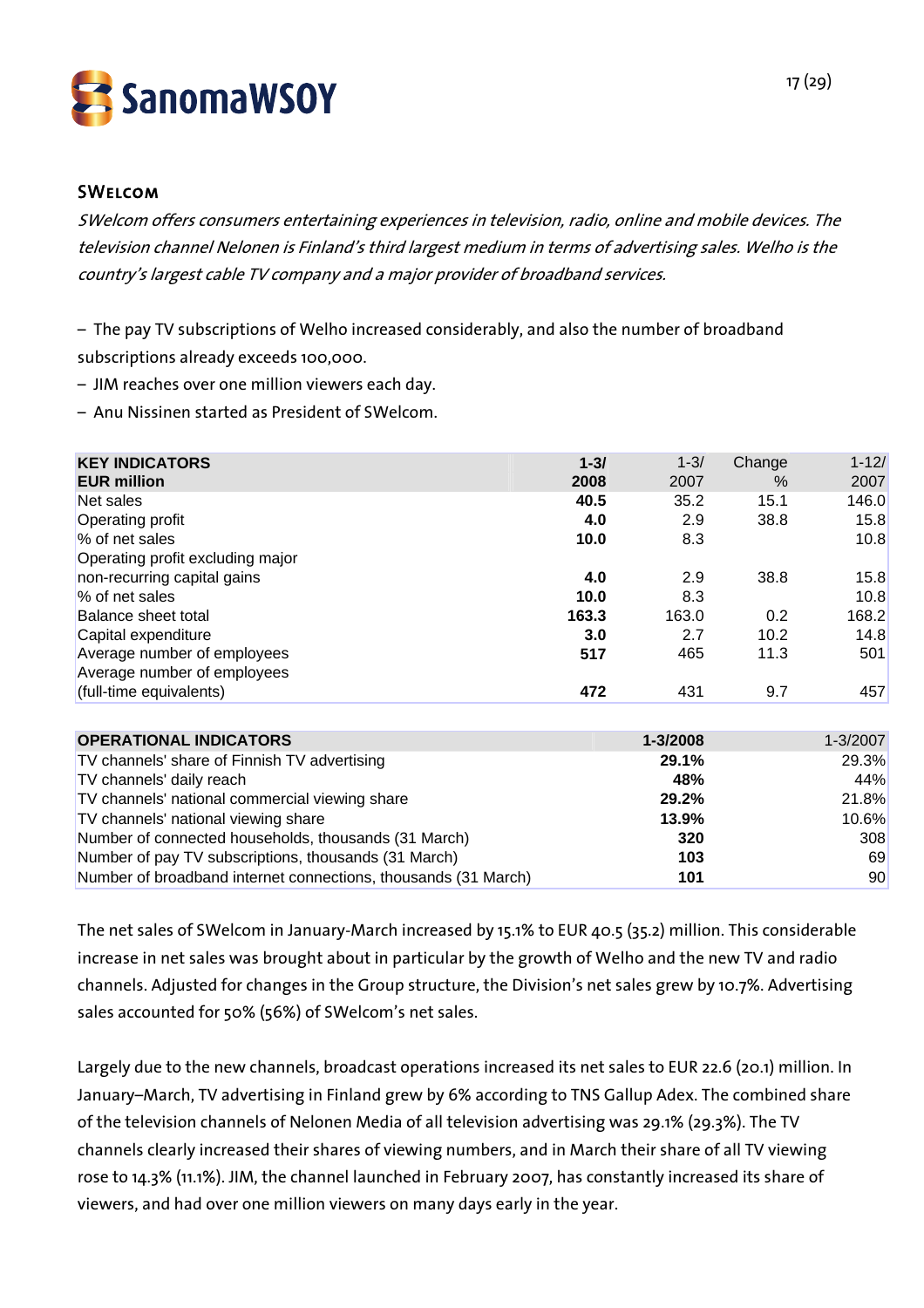

According to the Association of Finnish Broadcasters, national radio advertising grew by 11% in January– March. Nelonen Media strengthened its market share to 11%. Radio Rock, the radio channel launched at the beginning of 2007, reached a record-breaking 850,000 listeners on a weekly basis in February. Radio Aalto has maintained its listener numbers on the previous year's level while its average listening time has continued to increase.

Welho's net sales increased strongly due to strong growth in pay TV, broadband subscriptions and the sale of digital set-top boxes. The 100,000-mark in Welho's broadband subscriptions was reached in January, and in pay TV services in February. The switch-over to the era of digital TV was successful in the cable network which partly contributed to the increase in demand for pay TV services. In autumn 2007, Welho launched new, revised pay TV packages that can be augmented with individual channels. Early in the current year, Welho launched, among others, six such additional channels.

Visitors in online gaming sites are on the increase at SWelcom. The Pelikone.fi online game portal launched in August 2007, where users can play games for free and also download their own games for use by others, has become the most popular free gaming service in Finland alongside quiz portal Alypaa.com.

The operating profit of SWelcom in January–March increased by 39% to EUR 4.0 (2.9) million. This improvement was in particular brought about by improved profitability of the broadcasting operations and the positive development at Welho.

In line with its strategy, SWelcom concentrates on its core businesses television, broadband services and entertainment services to consumers. In January, SWelcom divested the operations of 2ndhead, creator of corporate digital communications and marketing solutions. The deal will have no significant impact on the Division's earnings for 2008.

Anu Nissinen was appointed as the new President of SWelcom, effective from 25 February 2008. Tapio Kallioja, President of the Division, retired in line with his contract of employment on 31 March 2008.

SWelcom is continuing the development of its digital content and media solutions business, and invests resources in the development of its online community services.

In 2008, SWelcom's net sales are estimated to increase and operating profit excluding major nonrecurring capital gains is expected to improve clearly.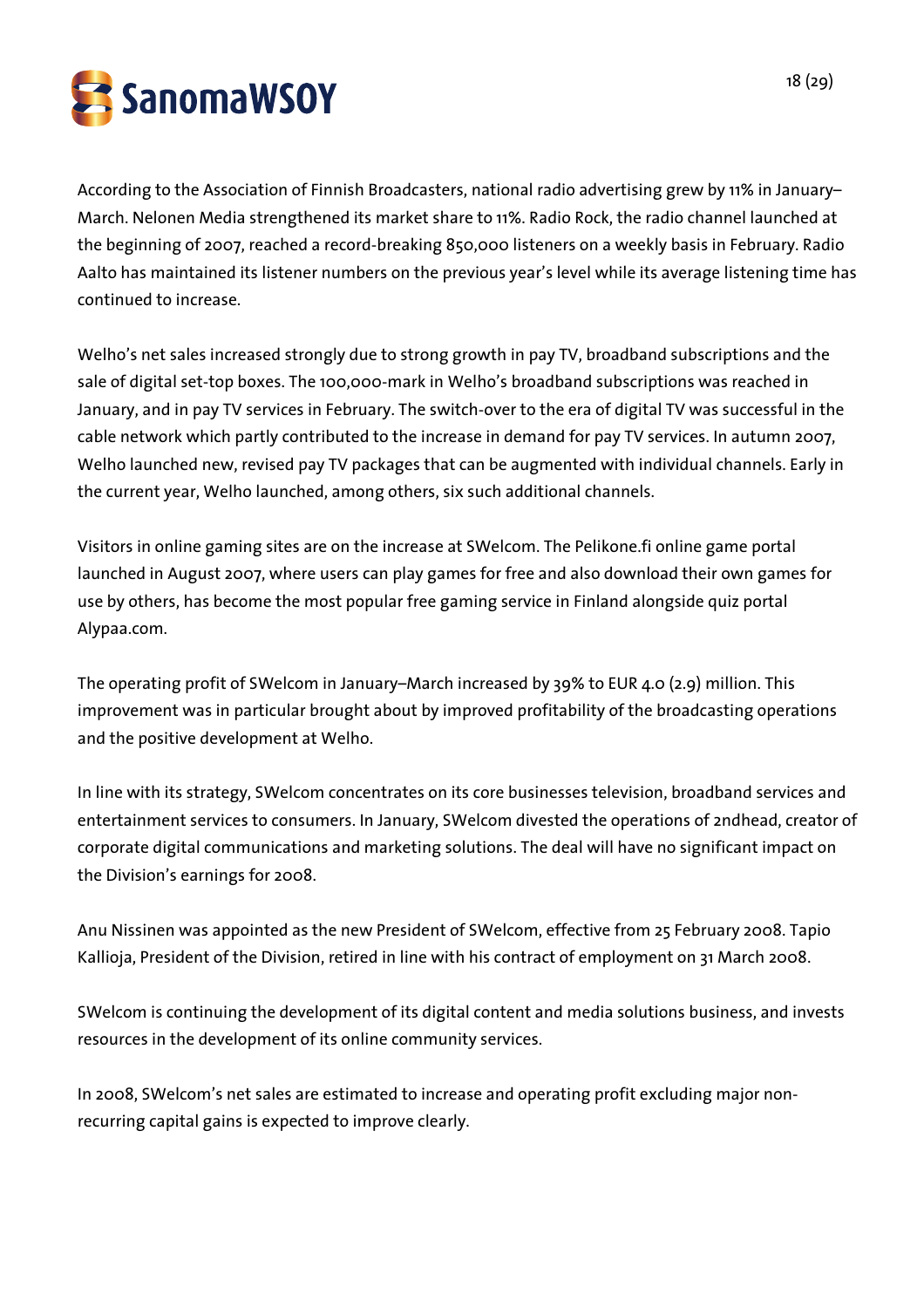

#### **RAUTAKIRJA**

Rautakirja is a retail specialist with operations in seven countries and whose business is based on a thorough understanding of customers' needs and on strong concepts. Rautakirja's success is built on over 200 million annual sales contacts, in which the consumer is present at a kiosk, bookstore or movie theatre. Rautakirja's press distribution operations serve publishers and retailers.

– Net sales grew in all businesses, particularly successful during the first quarter were kiosks and movie theatres.

– The kiosk business is developing strongly in Russia. Rautakirja has almost 200 kiosks now, mainly in the Moscow and Rostov regions.

– The movie theatre business continues to grow. Movie-goer numbers have continued to grow, and new theatres will be opened during the latter part of the year.

| <b>KEY INDICATORS</b>            | $1 - 3/$ | $1 - 3/$ | Change | $1 - 12/$ |
|----------------------------------|----------|----------|--------|-----------|
| <b>EUR million</b>               | 2008     | 2007     | $\%$   | 2007      |
| Net sales                        | 202.7    | 192.4    | 5.3    | 849.3     |
| Operating profit                 | 9.9      | 9.0      | 10.7   | 55.6      |
| % of net sales                   | 4.9      | 4.7      |        | 6.5       |
| Operating profit excluding major |          |          |        |           |
| non-recurring capital gains      | 9.9      | 9.0      | 10.7   | 50.7      |
| % of net sales                   | 4.9      | 4.7      |        | 6.0       |
| Balance sheet total              | 542.8    | 544.5    | $-0.3$ | 565.0     |
| Capital expenditure              | 6.1      | 4.5      | 36.4   | 28.4      |
| Average number of employees      | 8,097    | 7,568    | 7.0    | 7,886     |
| Average number of employees      |          |          |        |           |
| (full-time equivalents)          | 6,425    | 6,177    | 4.0    | 6,234     |
|                                  |          |          |        |           |

| <b>OPERATIONAL INDICATORS</b>                         | $1 - 3/2008$ | $1 - 3/2007$ |
|-------------------------------------------------------|--------------|--------------|
| Customer volume in kiosk operations, thousands        | 50.754       | 50.889       |
| Customer volume in bookstores, thousands              | 1.802        | 1.747        |
| Customer volume in movie theatres, thousands          | 2.813        | 2.321        |
| Number of copies sold (press distribution), thousands | 97.488       | 94.834       |

In January–March, Rautakirja's net sales grew by 5.3%, totalling EUR 202.7 (192.4) million. Net sales increased across all businesses. Growth was particularly good in the kiosk business. Net sales adjusted for changes in the Group structure increased by 6.5%. Of Rautakirja's net sales, 33% (33%) came from outside Finland.

Net sales from kiosk operations increased to EUR 94.6 (86.9) million. According to the Finnish Grocery Trade Association, the sales of daily consumer goods grew by 10% in January–March. The sales of R-kiosks in Finland developed favourably. Service products and traditional kiosk products did particularly well. The product range is under constant development. The first cash dispensers were installed in kiosks in Helsinki during the review period. The intention is to introduce cash dispensers to more than 500 kiosks in Finland over the next few years. The net sales of kiosk business also increased in the Baltic countries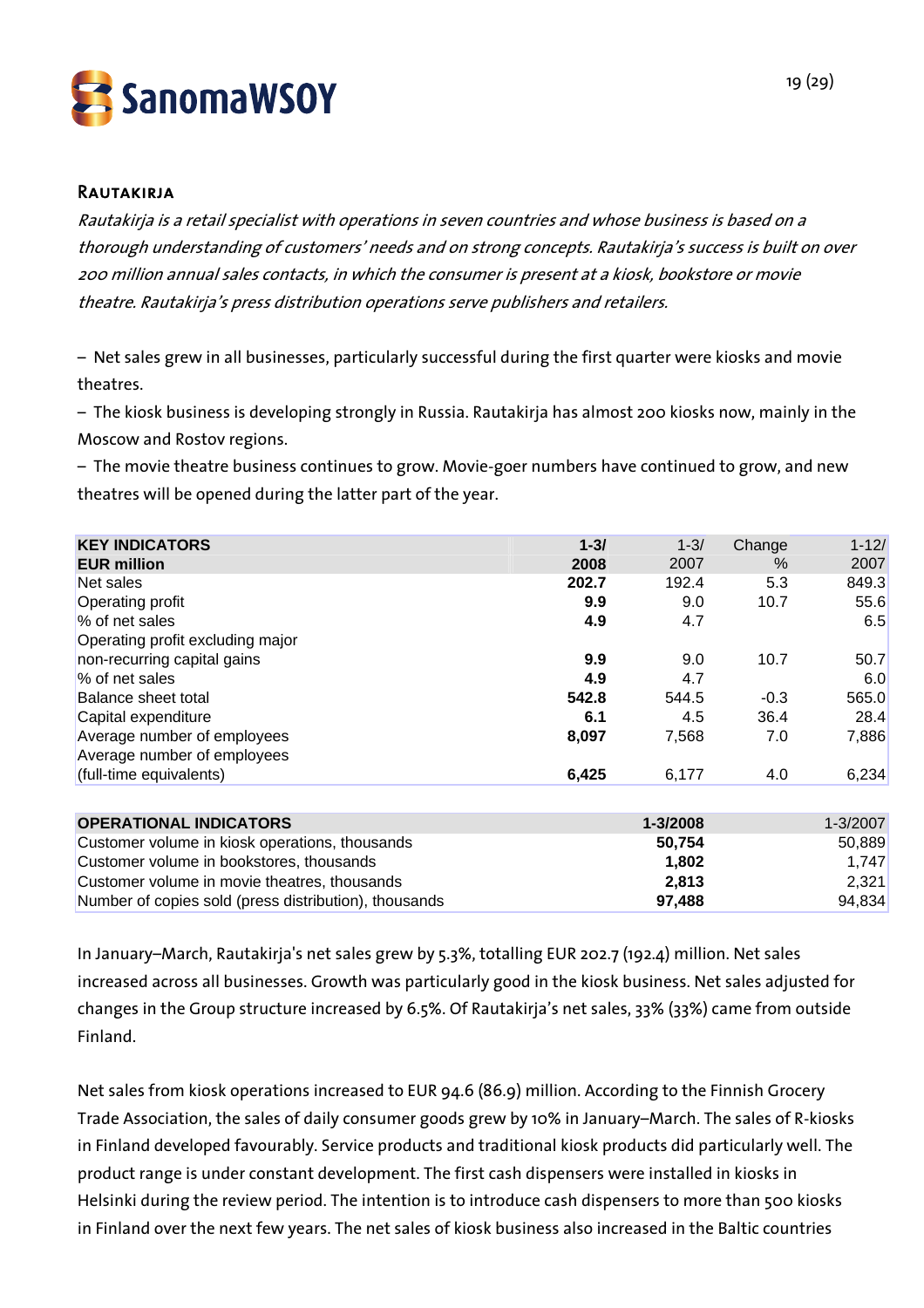

and Russia where operations commenced in June 2007. At the end of March, Rautakirja strengthened its position in the Russian kiosk business by acquiring the kiosk company KP Roznitsa. KP Roznitsa has 89 kiosks in the Rostov region in Southern Russia, and its net sales in 2007 amounted to some EUR 2 million.

Press distribution increased its net sales to EUR 58.2 (56.2) million. The main sources of growth were the February 2007 acquisition of the point-of-sale (POS) marketing company Printcenter, and the Romanian market. In Finland, the newsstand sales of tabloids and magazines both fell in the first part of the year. Net sales increased in the Baltic countries, Russia and Romania. Rautakirja's negotiations, announced in December 2007, with the Swiss publishing company Ringier regarding the creation of a joint venture for the Romanian press distribution market have ended for the moment. The operations of Rautakirja's Romanian press distribution company Hiparion as well as its co-operation with Ringier will continue as before. In Lithuania in January, a transaction was finalised whereby Rautakirja increased its holding in the Lithuanian press distribution company Impress Teva to 100% and the company's new logistics centre was commissioned in the town of Vievis. In the Netherlands, the net sales of Aldipress decreased as a result of smaller distribution volumes. A programme aimed at rationalising operations is in progress at Aldipress; as a result, the company's workforce will be reduced by about one-third during 2008. The development of the press distribution concept continued in Russia.

The net sales of bookstores were EUR 31.0 (29.6) million. Net sales increased both in Finland and Estonia. In Finland, growth was generated by the successful January sales of books and the last Finnish volume of the Harry Potter books that hit the stores in March. In Estonia, net sales were boosted, for example, by the new stores opened in 2007. At the end of March, the bookstore chain Suomalainen Kirjakauppa agreed to sell its magazine subscription business to Lehtimarket, effective 1 May 2008. Suomalainen Kirjakauppa is now concentrating on its core businesses, book trade and online book trade.

Net sales from the entertainment business increased to EUR 24.4 (23.5) million. Net sales increased in all markets; the movie theatre business developed particularly well in Lithuania. The net sales for the comparable period included the multi-purpose arena in Hamburg that was divested in October. The numbers of movie-goers continued to increase strongly both in Finland and the Baltic countries. In addition to the good selection of movies, the growth has been particularly boosted by new movie theatres: In April 2007, the company opened a new multiplex in Kaunas, Lithuania, followed by a multiplex in Lahti, Finland, in November. New multiplex theatres will be opened during autumn 2008 in Vantaa, Finland, and Panevezys, Lithuania.

During the early part of the year, Rautakirja increased its operating profit by 10.7% to EUR 9.9 (9.0) million. The kiosk operations and entertainment business improved their operating profits considerably as a result of increased sales. The operating profit of press distribution decreased from the comparable period, a result of the smaller volumes in Finland and the Netherlands. The results of the bookstores were at the comparable period's level.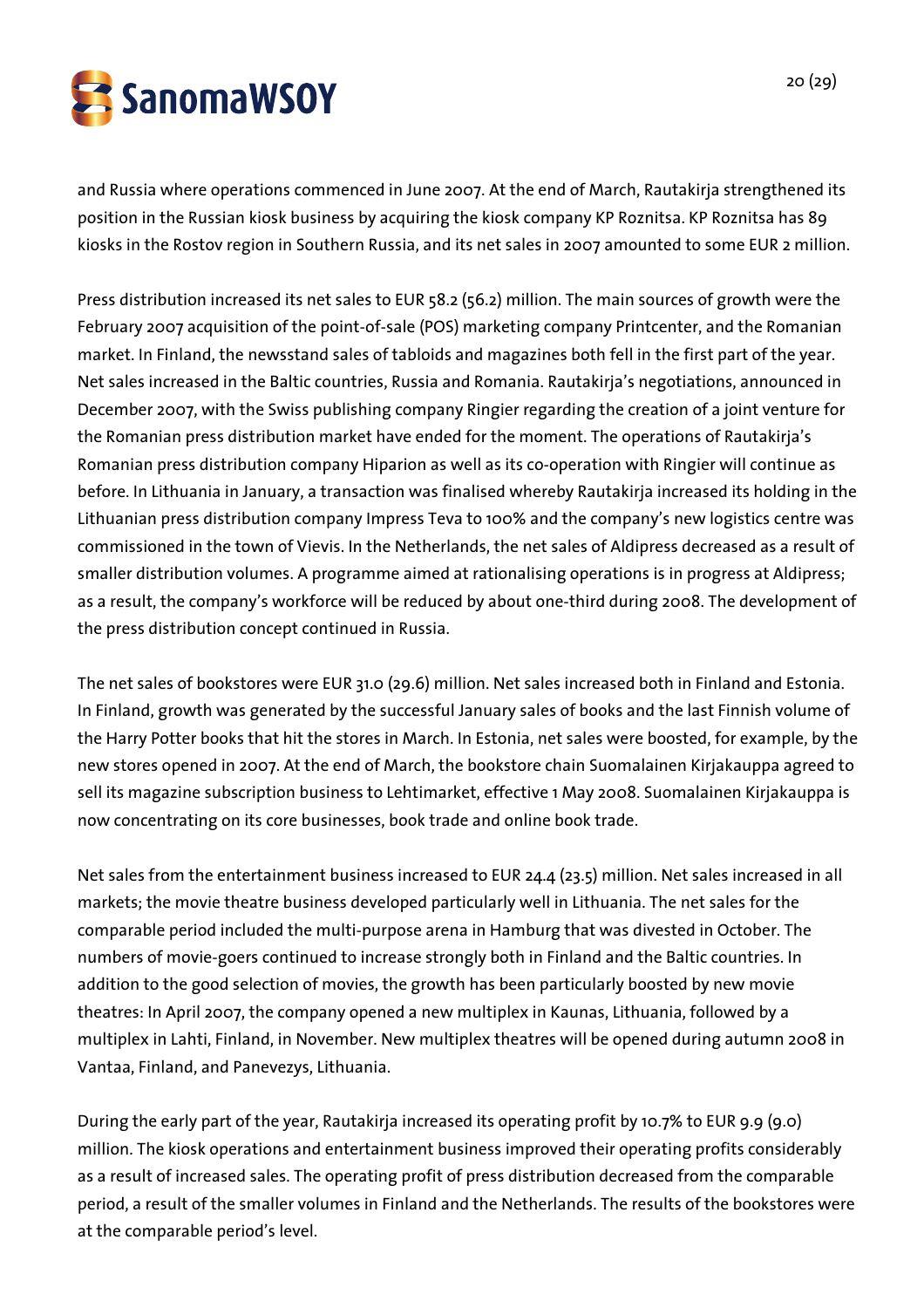

In addition to the home markets of Finland and the Baltic countries, Rautakirja's expansion and development efforts will also focus on the emerging economies of Russia and Central Eastern Europe. At the moment, the company is investing in kiosks and press distribution in Russia. Rautakirja's goal is to achieve a strong position also in Russia and participate actively in the development of the local newspaper and magazine market.

In 2008, Rautakirja's net sales are expected to grow. Operating profit excluding major non-recurring capital gains is expected to improve.

Helsinki

Board of Directors SanomaWSOY Corporation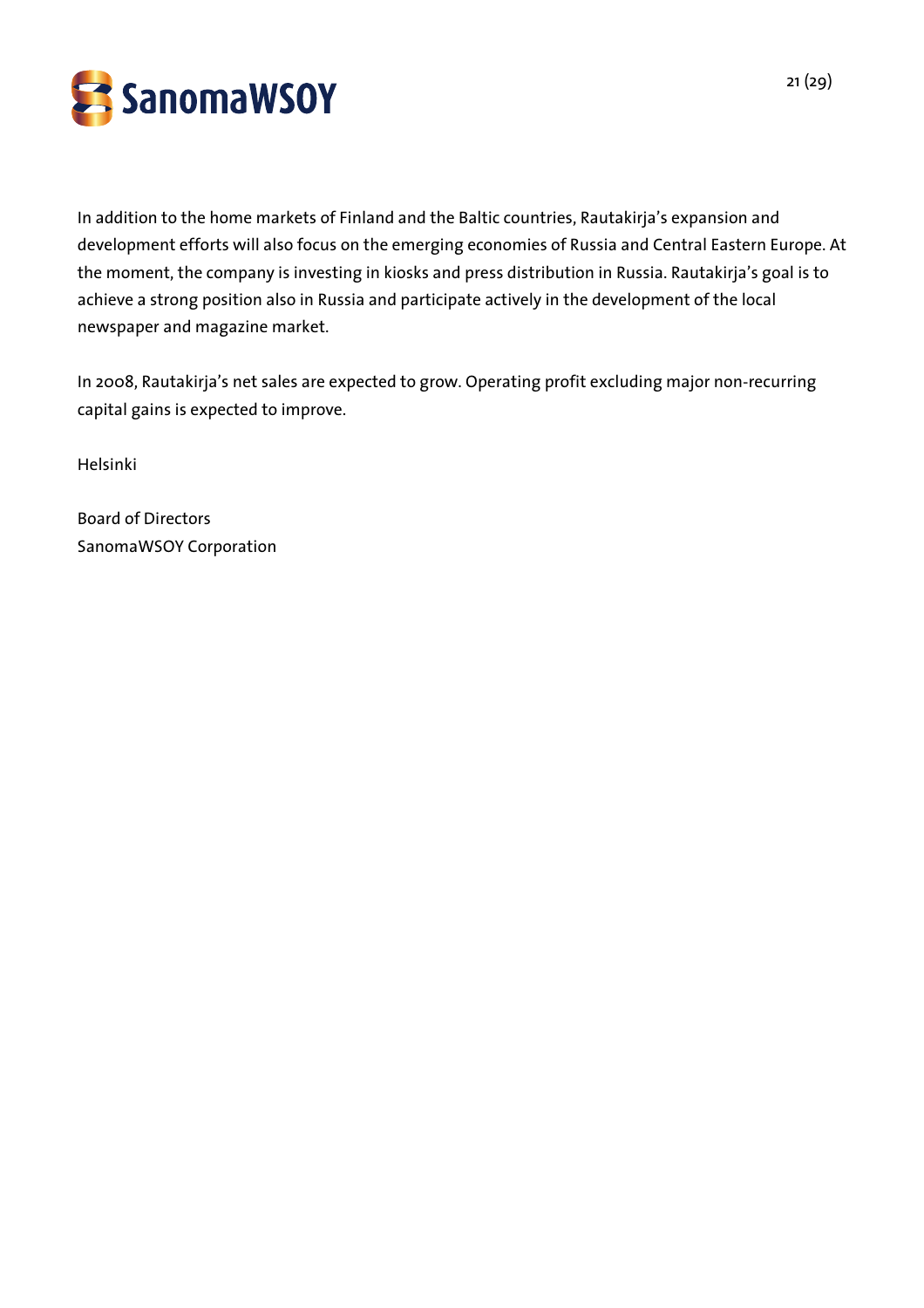

#### Accounting policies

The SanomaWSOY Group has prepared its Interim Report in accordance with IAS 34 'Interim Financial Reporting' while adhering to related standards and interpretations applicable within the EU on 1 January 2008. SanomaWSOY interim financial report has been prepared in accordance with the accounting policies described in the Group's Consolidated Financial Statements for 2007. This Interim Report is unaudited. Definitions of key indicators are presented in SanomaWSOY's Financial Statements 2007.

## CONSOLIDATED FINANCIAL STATEMENTS (UNAUDITED)

| 1-3/2008 | 1-3/2007 | Change, % | 1-12/2007 |
|----------|----------|-----------|-----------|
|          |          |           |           |
| 683.1    | 663.7    | 2.9       | 2,926.3   |
| 38.1     | 13.3     | 187.6     | 95.2      |
| 309.4    | 294.9    | 4.9       | 1,308.9   |
| 172.2    | 158.4    | 8.8       | 646.5     |
| 131.1    | 135.0    | $-2.9$    | 572.7     |
| 35.8     | 34.6     | 3.3       | 149.7     |
| 72.7     | 54.0     | 34.7      | 343.8     |
| 3.0      | 1.8      | 70.5      | 12.4      |
| 3.5      | 4.8      | $-27.9$   | 9.2       |
| 12.7     | 11.9     | 6.4       | 44.9      |
| 66.5     | 48.6     | 36.8      | 320.4     |
| $-12.2$  | $-13.7$  | $-11.6$   | $-74.4$   |
| 54.4     | 34.9     | 55.8      | 246.1     |
|          |          |           |           |
| 54.5     | 35.5     | 53.5      | 242.8     |
| $-0.2$   | $-0.6$   | $-73.0$   | 3.2       |
|          |          |           |           |
| 0.34     | 0.22     | 56.6      | 1.47      |
| 0.34     | 0.21     | 58.0      | 1.46      |
|          |          |           |           |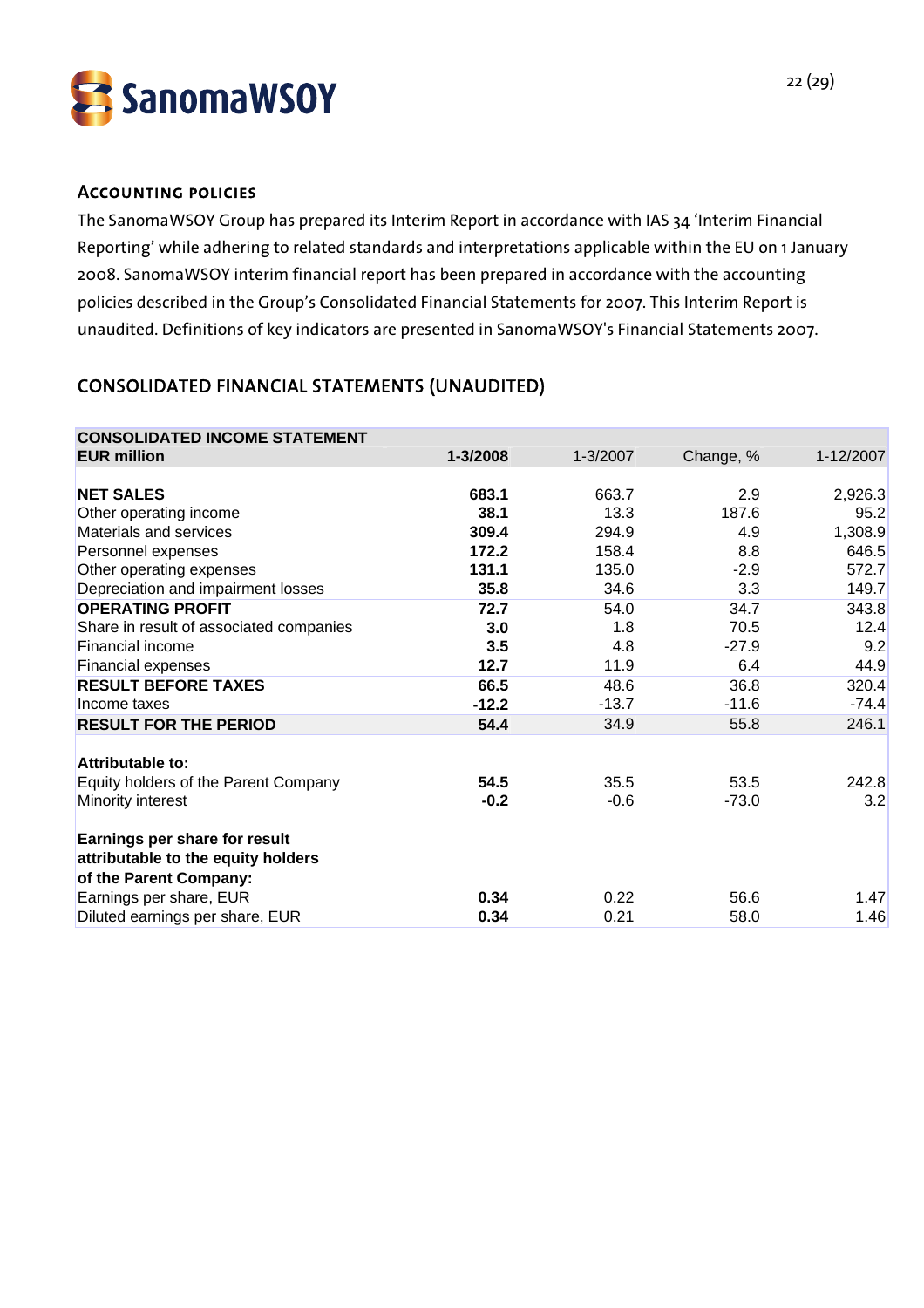

| <b>CONSOLIDATED BALANCE SHEET</b>    |           |               |             |            |
|--------------------------------------|-----------|---------------|-------------|------------|
| <b>EUR million</b>                   | 31.3.2008 | 31.3.2007     | Change, %   | 31.12.2007 |
| <b>ASSETS</b>                        |           |               |             |            |
|                                      |           |               |             |            |
| <b>NON-CURRENT ASSETS</b>            |           |               |             |            |
| Tangible assets                      | 501.8     | 565.6         | $-11.3$     | 498.7      |
| Investment property                  | 9.4       | 10.0          | $-5.5$      | 9.5        |
| Goodwill                             | 1,487.1   | 1,401.2       | 6.1         | 1,432.8    |
| Other intangible assets              | 389.9     | 365.8         | 6.6         | 379.6      |
| Interest in associated companies     | 73.4      | 70.3          | 4.4         | 75.2       |
| Available-for-sale financial assets  | 16.1      | 16.4          | $-1.9$      | 15.9       |
| Deferred tax receivables             | 43.4      | 46.3          | $-6.4$      | 42.4       |
| Trade and other receivables          | 39.4      | 36.4          | 8.2         | 37.9       |
| NON-CURRENT ASSETS, TOTAL            | 2,560.4   | 2,512.0       | 1.9         | 2,492.1    |
| <b>CURRENT ASSETS</b>                |           |               |             |            |
| Inventories                          | 175.1     |               |             | 170.7      |
| Income tax receivables               | 31.6      | 159.3<br>20.7 | 9.9<br>53.1 | 25.9       |
| Trade and other receivables          | 433.5     | 407.9         | 6.3         | 415.4      |
| Available-for-sale financial assets  | 1.1       |               |             | 0.1        |
|                                      | 104.2     | 72.7          | 43.4        | 88.1       |
| Cash and cash equivalents            | 745.5     | 660.6         | 12.9        | 700.2      |
| <b>CURRENT ASSETS, TOTAL</b>         |           |               |             |            |
| <b>ASSETS, TOTAL</b>                 | 3,306.0   | 3,172.6       | 4.2         | 3,192.3    |
|                                      |           |               |             |            |
| <b>EQUITY AND LIABILITIES</b>        |           |               |             |            |
|                                      |           |               |             |            |
| <b>EQUITY</b>                        |           |               |             |            |
| Equity attributable to the equity    |           |               |             |            |
| holders of the Parent Company        |           |               |             |            |
| Share capital                        | 71.3      | 71.0          | 0.4         | 71.3       |
| <b>Treasury shares</b>               | $-28.5$   |               |             | $-51.6$    |
| Other equity                         | 1,312.3   | 1,273.9       | 3.0         | 1,326.2    |
|                                      | 1,355.0   | 1,344.9       | 0.8         | 1,345.9    |
| Minority interest                    | 20.3      | 14.8          | 37.6        | 18.3       |
| <b>EQUITY, TOTAL</b>                 | 1,375.3   | 1,359.6       | 1.2         | 1,364.2    |
| <b>NON-CURRENT LIABILITIES</b>       |           |               |             |            |
| Deferred tax liabilities             | 106.7     | 95.6          | 11.6        | 103.9      |
| Pension obligations                  | 44.4      | 57.1          | $-22.2$     | 45.2       |
| Provisions                           | 8.7       | 7.8           | 12.3        | 8.8        |
| Interest-bearing liabilities         | 338.0     | 43.7          |             | 328.1      |
| Trade and other payables             | 29.6      | 34.7          | $-14.8$     | 28.3       |
|                                      |           |               |             |            |
| <b>CURRENT LIABILITIES</b>           |           |               |             |            |
| Provisions                           | 7.8       | 7.4           | 6.7         | 7.8        |
| Interest-bearing liabilities         | 626.7     | 821.6         | $-23.7$     | 553.4      |
| Income tax liabilities               | 23.5      | 31.6          | $-25.6$     | 8.4        |
| Trade and other payables             | 745.2     | 713.6         | 4.4         | 744.3      |
| LIABILITIES, TOTAL                   | 1,930.6   | 1,812.9       | 6.5         | 1,828.1    |
|                                      |           |               |             |            |
| <b>EQUITY AND LIABILITIES, TOTAL</b> | 3,306.0   | 3,172.6       | 4.2         | 3,192.3    |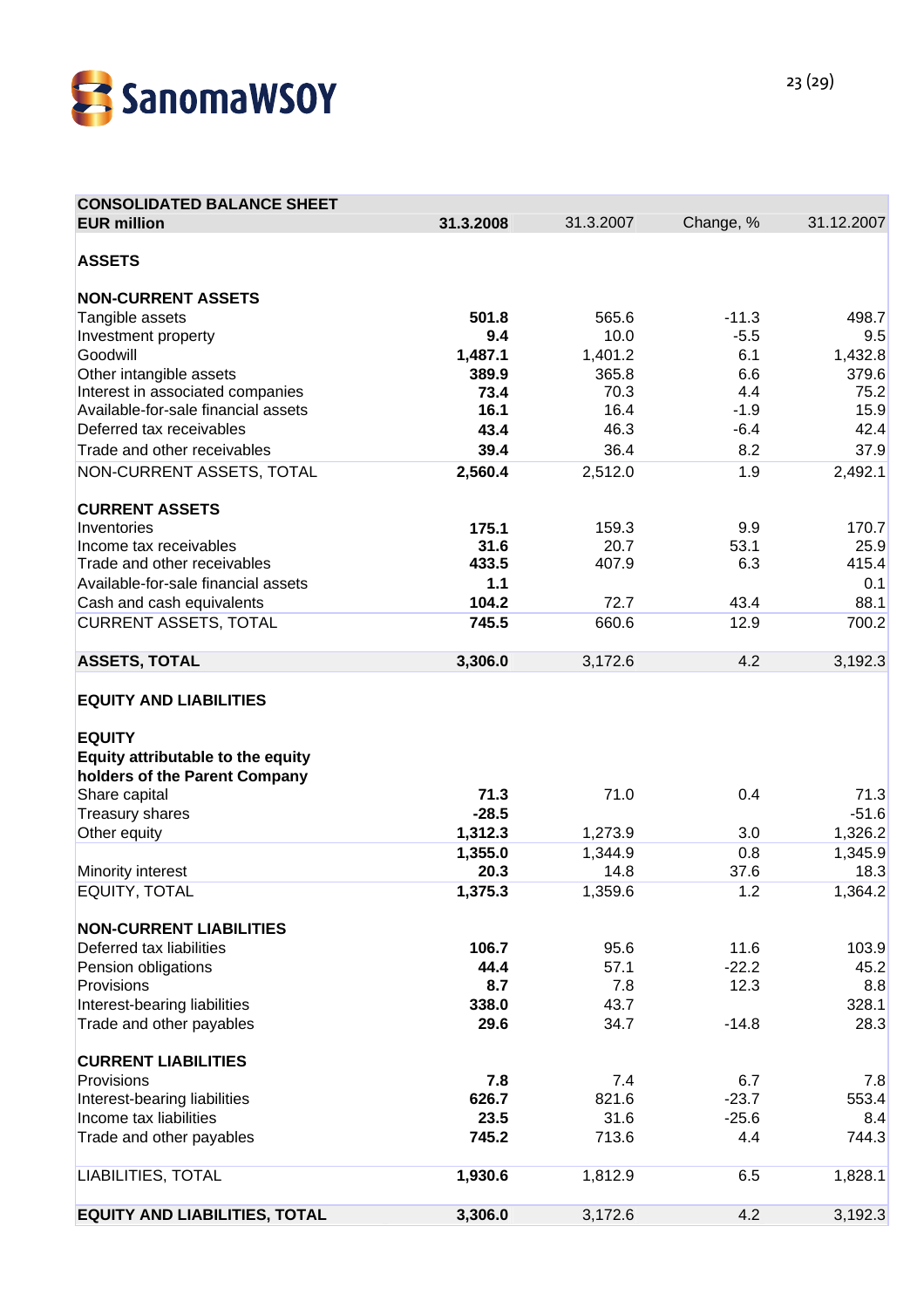

# **CHANGES IN CONSOLIDATED EQUITY**

| <b>EUR million</b>                                                                                                  | <b>Equity attributable to</b><br>the equity holders of<br>the Parent Company |                            |                             |                             |                              |                             |
|---------------------------------------------------------------------------------------------------------------------|------------------------------------------------------------------------------|----------------------------|-----------------------------|-----------------------------|------------------------------|-----------------------------|
|                                                                                                                     | <b>Share</b><br>capital                                                      | <b>Trea</b><br>sury<br>sha | <b>Other</b><br>equity      | <b>Total</b>                | <b>Minor</b><br>ity<br>inter | Equity,<br>total            |
|                                                                                                                     |                                                                              | res                        |                             |                             | est                          |                             |
| <b>EQUITY AT 1 JAN 2007</b>                                                                                         | 70.9                                                                         |                            | 1,234.8                     | 1,305.7                     | 17.0                         | 1,322.7                     |
| Change in translation differences<br>Other items                                                                    |                                                                              |                            | 1.1<br>0.3                  | 1.1<br>0.3                  | 0.0                          | 1.1<br>0.3                  |
| Items recognised directly in equity, total<br>Result for the period                                                 |                                                                              |                            | 1.4<br>35.5                 | 1.4<br>35.5                 | 0.0<br>$-0.6$                | 1.4<br>34.9                 |
| <b>TOTAL RECOGNISED INCOME</b><br><b>AND EXPENSES</b><br>Conversion of capital notes<br>Use of share options        | 0.0<br>0.0                                                                   |                            | 36.9<br>0.7<br>0.0          | 36.9<br>0.8<br>0.0          | $-0.6$                       | 36.3<br>0.8<br>0.0          |
| Expense recognition of options granted<br>Dividends paid<br>Change in minority interests                            |                                                                              |                            | 1.4                         | 1.4                         | $-1.1$<br>$-0.4$             | 1.4<br>$-1.1$<br>$-0.4$     |
| <b>EQUITY AT 31 MARCH 2007</b>                                                                                      | 71.0                                                                         |                            | 1,273.9                     | 1,344.9                     | 14.8                         | 1,359.6                     |
| <b>EQUITY AT 1 JAN 2008</b><br>Change in translation differences<br>Other items                                     | 71.3                                                                         | $-51.6$                    | 1,326.2<br>$-4.7$<br>$-0.4$ | 1,345.9<br>$-4.7$<br>$-0.4$ | 18.3<br>0.0                  | 1,364.2<br>$-4.6$<br>$-0.4$ |
| Items recognised directly in equity, total<br>Result for the period                                                 |                                                                              |                            | $-5.0$<br>54.5              | $-5.0$<br>54.5              | 0.0<br>$-0.2$                | $-5.0$<br>54.4              |
| TOTAL RECOGNISED INCOME<br><b>AND EXPENSES</b><br>Acquisition of treasury shares<br>Cancellation of treasury shares |                                                                              | $-38.6$<br>61.6            | 49.5<br>$-61.6$             | 49.5<br>$-38.6$             | $-0.2$                       | 49.4<br>$-38.6$             |
| Use of share options<br>Expense recognition of options granted<br>Dividends paid                                    | 0.0                                                                          |                            | 0.0<br>1.3                  | 0.0<br>1.3                  | $-1.4$                       | 0.0<br>1.3<br>$-1.4$        |
| Change in minority interests<br><b>EQUITY AT 31 MARCH 2008</b>                                                      | 71.3                                                                         | $-28.5$                    | $-3.1$<br>1,312.3           | $-3.1$<br>1,355.0           | 3.6<br>20.3                  | 0.5<br>1,375.3              |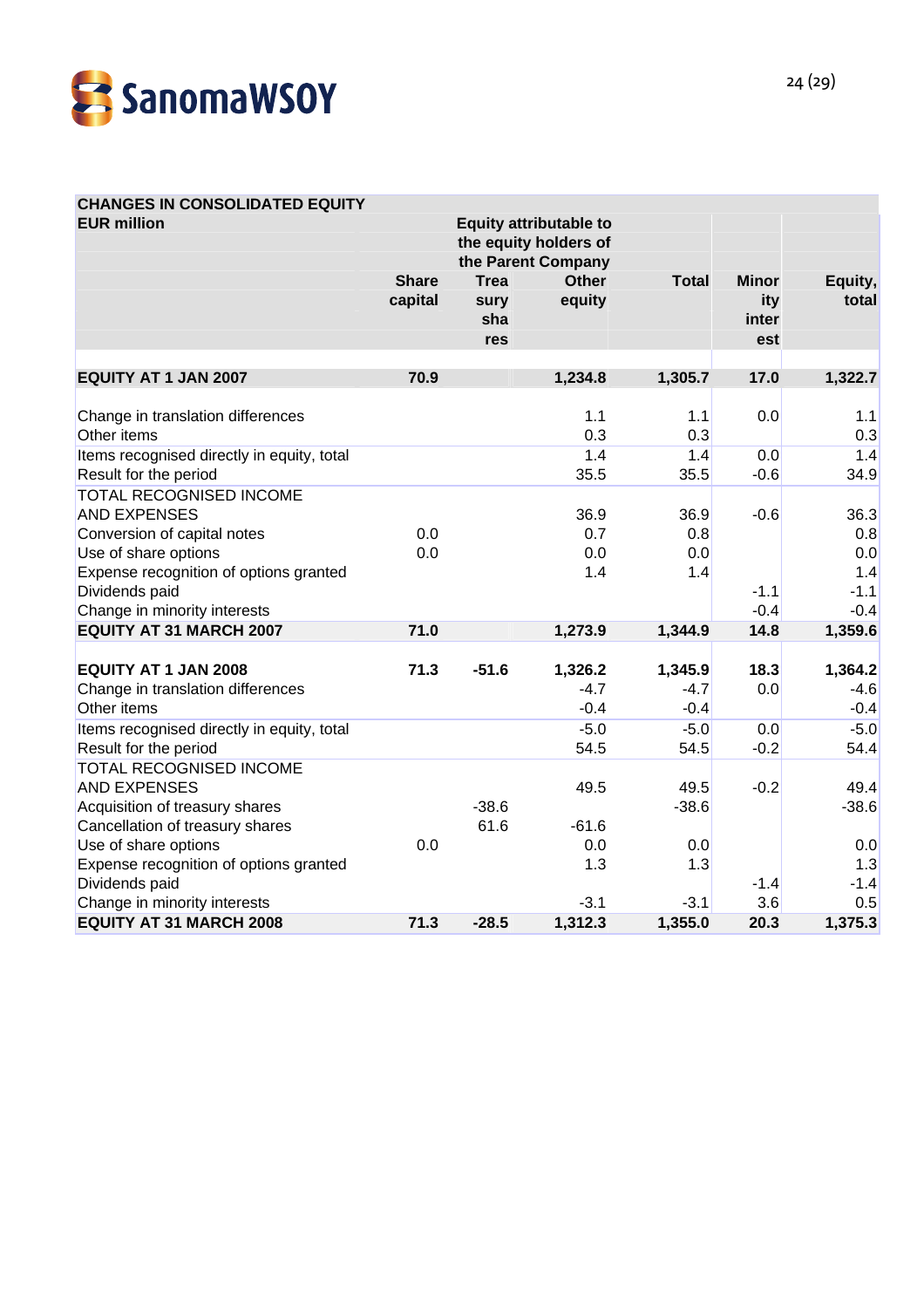

| <b>CONSOLIDATED CASH FLOW STATEMENT</b>                            |          |          |           |           |
|--------------------------------------------------------------------|----------|----------|-----------|-----------|
| <b>EUR million</b>                                                 | 1-3/2008 | 1-3/2007 | Change, % | 1-12/2007 |
| <b>OPERATIONS</b>                                                  |          |          |           |           |
| Result for the period                                              | 54.4     | 34.9     | 55.8      | 246.1     |
| Adjustments                                                        | 19.2     | 43.5     | $-55.8$   | 161.5     |
| Change in working capital                                          | $-6.0$   | $-34.3$  | $-82.4$   | $-45.8$   |
| Financial items and taxes                                          | $-21.4$  | $-22.8$  | $-6.4$    | $-133.8$  |
| CASH FLOW FROM OPERATIONS                                          | 46.2     | 21.3     | 116.7     | 227.9     |
| <b>INVESTMENTS</b>                                                 |          |          |           |           |
| Acquisition of tangible and intangible assets                      | $-22.4$  | $-16.4$  | 36.6      | $-88.6$   |
| Operations acquired                                                | $-64.3$  | $-18.5$  |           | $-49.8$   |
| Sales of tangible and intangible assets                            | 4.8      | 1.6      |           | 23.8      |
| Operations sold                                                    | 38.4     | 1.4      |           | 85.0      |
| Loans granted                                                      | $-18.2$  | $-4.1$   |           | $-4.4$    |
| Repayments of loan receivables                                     | 0.3      | 4.3      | $-93.4$   | 3.9       |
| Other cash flow from investments                                   | 0.4      | 1.8      | $-75.9$   | 13.0      |
| CASH FLOW FROM INVESTMENTS                                         | $-60.9$  | $-30.0$  | 103.2     | $-17.2$   |
| <b>CASH FLOW BEFORE FINANCING</b>                                  | $-14.7$  | $-8.6$   | 69.8      | 210.7     |
| <b>FINANCING</b>                                                   |          |          |           |           |
| Proceeds from share subscriptions                                  | 0.0      | 0.0      | $-97.8$   | 5.2       |
| Change in loans with short maturity                                | 79.6     | $-2.9$   |           | 101.5     |
| Drawings of other loans                                            | 4.6      | 2.6      | 78.0      | 295.5     |
| Repayments of other loans                                          | $-3.7$   | $-15.0$  | $-75.4$   | $-403.1$  |
| Treasury shares                                                    | $-39.2$  |          |           | $-51.0$   |
| Dividends paid                                                     | $-1.4$   | $-1.1$   | 28.6      | $-158.8$  |
| Other cash flow from financing                                     | $-0.7$   | $-0.9$   | $-29.9$   | $-3.0$    |
| <b>CASH FLOW FROM FINANCING</b>                                    | 39.3     | $-17.4$  |           | $-213.7$  |
| <b>CHANGE IN CASH AND CASH</b>                                     |          |          |           |           |
| <b>EQUIVALENTS ACCORDING TO</b><br><b>CASH FLOW STATEMENT</b>      | 24.6     | $-26.0$  |           | $-3.0$    |
| Effect of exchange rate differences                                |          |          |           |           |
| on cash and cash equivalents                                       | $-0.1$   | 0.2      |           | $-1.7$    |
| <b>NET CHANGE IN CASH AND</b>                                      |          |          |           |           |
| <b>CASH EQUIVALENTS</b>                                            | 24.5     | $-25.8$  |           | $-4.7$    |
|                                                                    |          |          |           |           |
| Cash and cash equivalents at 1 Jan<br>Cash and cash equivalents at | 72.4     | 77.1     | $-6.1$    | 77.1      |
| 31 March / 31 Dec                                                  | 96.8     | 51.2     | 89.0      | 72.4      |
|                                                                    |          |          |           |           |

Cash and cash equivalents in cash flow statement include cash and cash equivalents less bank overdrafts.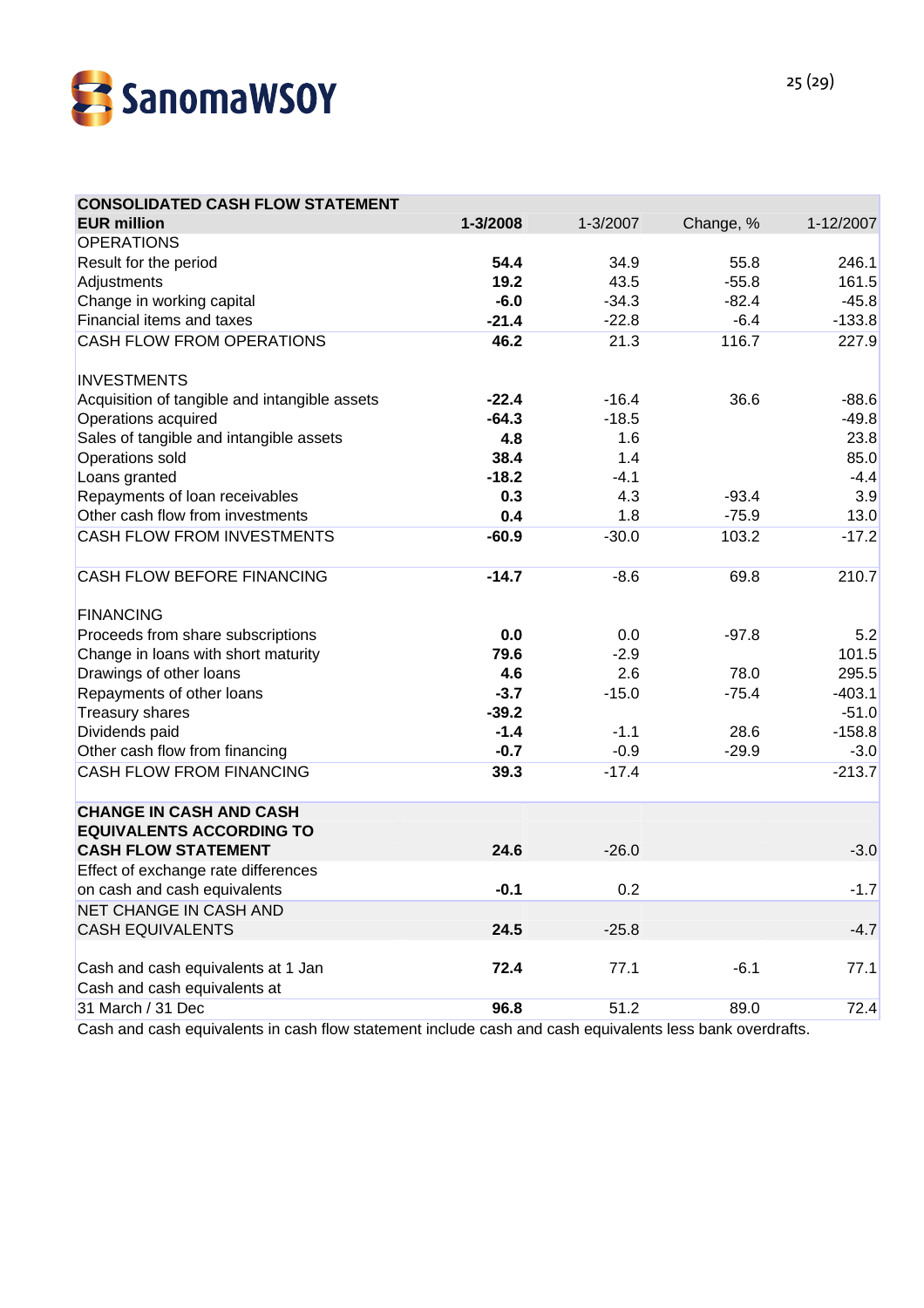

| <b>NET SALES BY BUSINESS</b><br><b>EUR million</b> | $1 - 31$<br>2008 | $1 - 3/$<br>2007 | $4 - 6/$<br>2007 | $7 - 9/$<br>2007 | $10 - 12/$<br>2007 | $1 - 12/$<br>2007 |
|----------------------------------------------------|------------------|------------------|------------------|------------------|--------------------|-------------------|
| <b>SANOMA MAGAZINES</b>                            |                  |                  |                  |                  |                    |                   |
| Sanoma Magazines Netherlands                       | 111.7            | 119.8            | 136.6            | 129.2            | 154.2              | 539.8             |
| Sanoma Magazines International                     | 70.1             | 65.8             | 68.5             | 66.0             | 83.2               | 283.4             |
| Sanoma Magazines Belgium                           | 54.2             | 52.5             | 55.8             | 48.1             | 60.1               | 216.6             |
| Sanoma Magazines Finland                           | 50.7             | 50.1             | 48.6             | 48.1             | 56.0               | 202.8             |
| Eliminations                                       | $-1.3$           | $-1.2$           | $-1.2$           | $-1.0$           | $-1.2$             | $-4.6$            |
| <b>TOTAL</b>                                       | 285.5            | 287.1            | 308.2            | 290.4            | 352.4              | 1,238.1           |
| <b>SANOMA</b>                                      |                  |                  |                  |                  |                    |                   |
| Helsingin Sanomat                                  | 74.1             | 72.3             | 68.0             | 66.2             | 72.4               | 278.9             |
| Ilta-Sanomat                                       | 22.5             | 23.6             | 24.6             | 22.9             | 23.6               | 94.8              |
| Other publishing                                   | 22.4             | 24.3             | 24.7             | 22.6             | 25.9               | 97.5              |
| Other businesses                                   | 38.5             | 38.5             | 38.0             | 37.0             | 39.1               | 152.6             |
| Eliminations                                       | $-36.6$          | $-36.4$          | $-35.5$          | $-34.8$          | $-36.4$            | $-143.0$          |
| <b>TOTAL</b>                                       | 120.8            | 122.4            | 119.8            | 114.0            | 124.6              | 480.8             |
| <b>SANOMAWSOY EDUCATION AND BOOKS</b>              |                  |                  |                  |                  |                    |                   |
| <b>Educational publishing</b>                      | 24.6             | 20.0             | 78.5             | 68.7             | 30.6               | 197.7             |
| Publishing                                         | 27.5             | 26.3             | 20.8             | 20.7             | 29.6               | 97.3              |
| Other businesses                                   | 12.0             | 12.0             | 11.0             | 14.2             | 14.0               | 51.1              |
| Eliminations                                       | $-5.7$           | $-6.0$           | $-5.4$           | $-6.5$           | $-5.7$             | $-23.7$           |
| <b>TOTAL</b>                                       | 58.3             | 52.2             | 104.8            | 97.0             | 68.5               | 322.5             |
| <b>SWELCOM</b>                                     |                  |                  |                  |                  |                    |                   |
| TV and radio                                       | 22.6             | 20.1             | 20.3             | 16.3             | 26.5               | 83.2              |
| Other businesses                                   | 18.0             | 15.4             | 15.3             | 16.7             | 16.2               | 63.6              |
| Eliminations                                       | $-0.1$           | $-0.3$           | $-0.2$           | $-0.2$           | $-0.2$             | $-0.8$            |
| <b>TOTAL</b>                                       | 40.5             | 35.2             | 35.4             | 32.8             | 42.5               | 146.0             |
| <b>RAUTAKIRJA</b>                                  |                  |                  |                  |                  |                    |                   |
| Kiosk operations                                   | 94.6             | 86.9             | 99.3             | 95.5             | 103.8              | 385.5             |
| Press distribution                                 | 58.2             | 56.2             | 61.0             | 61.8             | 66.5               | 245.5             |
| <b>Bookstores</b>                                  | 31.0             | 29.6             | 23.1             | 37.7             | 50.0               | 140.3             |
| Entertainment                                      | 24.4             | 23.5             | 22.0             | 24.0             | 26.6               | 95.9              |
| Eliminations                                       | $-5.5$           | $-3.9$           | $-4.0$           | $-4.3$           | $-5.8$             | $-18.0$           |
| <b>TOTAL</b>                                       | 202.7            | 192.4            | 201.3            | 214.5            | 241.1              | 849.3             |
| Other companies and eliminations                   | $-24.8$          | $-25.6$          | $-25.1$          | $-30.1$          | $-29.4$            | $-110.3$          |
| <b>TOTAL</b>                                       | 683.1            | 663.7            | 744.4            | 718.6            | 799.6              | 2,926.3           |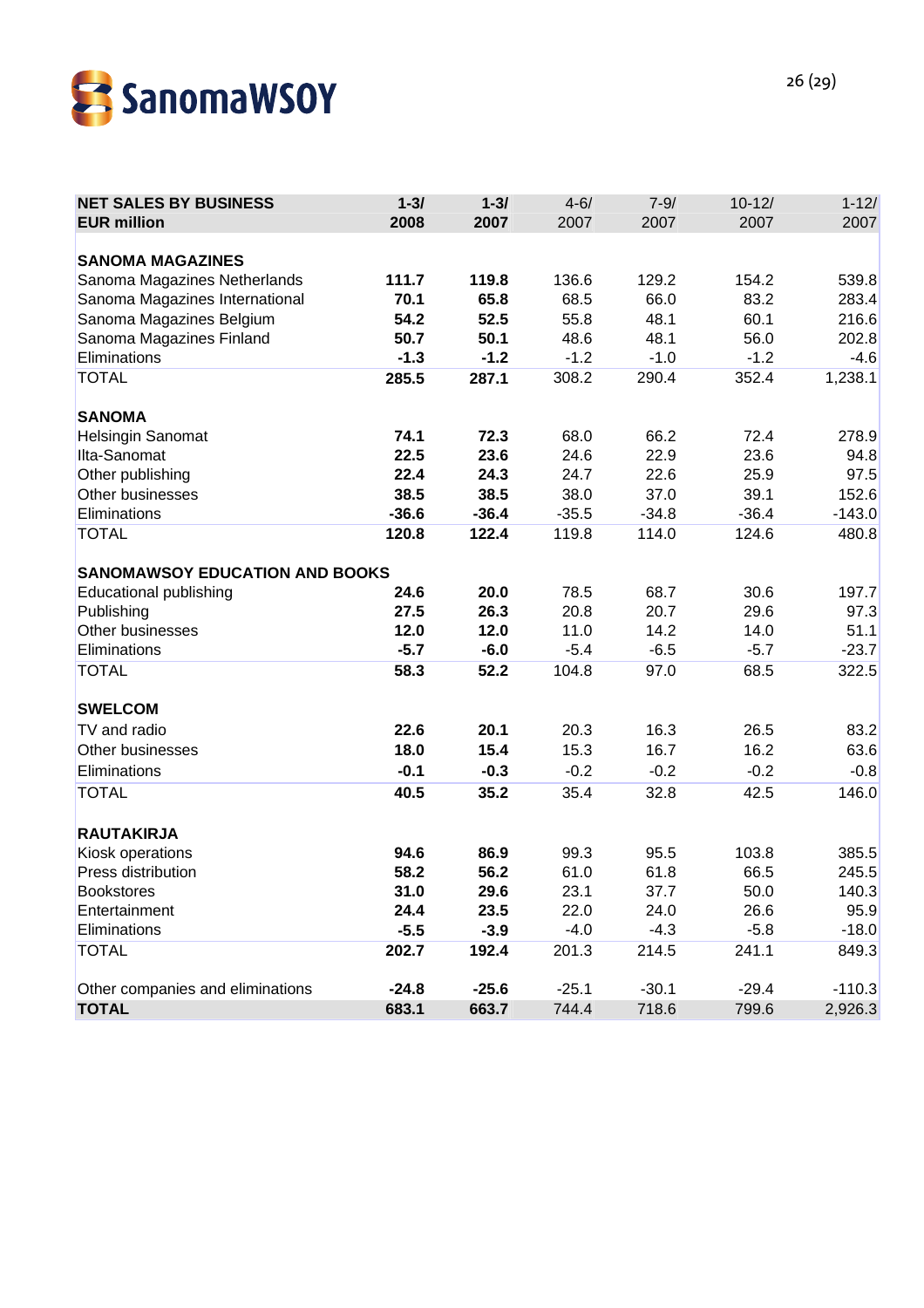

| <b>OPERATING PROFIT BY DIVISION</b>                                                               |          |           |           |          |            |            |
|---------------------------------------------------------------------------------------------------|----------|-----------|-----------|----------|------------|------------|
| <b>EUR million</b>                                                                                | $1 - 31$ | $1 - 31$  | $4 - 6/$  | $7 - 9/$ | $10 - 12/$ | $1 - 12/$  |
|                                                                                                   | 2008     | 2007      | 2007      | 2007     | 2007       | 2007       |
| Sanoma Magazines                                                                                  | 48.2     | 32.1      | 61.3      | 30.4     | 37.2       | 160.9      |
| Sanoma                                                                                            | 17.9     | 19.6      | 17.3      | 17.2     | 13.6       | 67.6       |
| SanomaWSOY Education and Books                                                                    | $-4.3$   | $-6.5$    | 29.8      | 27.9     | $-6.6$     | 44.5       |
| SWelcom                                                                                           | 4.0      | 2.9       | 4.0       | 3.5      | 5.4        | 15.8       |
| Rautakirja                                                                                        | 9.9      | 9.0       | 10.6      | 13.0     | 23.1       | 55.6       |
| Other companies and eliminations                                                                  | $-3.0$   | $-3.1$    | 10.1      | $-3.4$   | $-4.3$     | $-0.7$     |
| <b>TOTAL</b>                                                                                      | 72.7     | 54.0      | 133.0     | 88.5     | 68.3       | 343.8      |
|                                                                                                   |          |           |           |          |            |            |
| <b>CHANGES IN PROPERTY, PLANT AND EQUIPMENT</b>                                                   |          |           |           |          |            |            |
| <b>EUR million</b>                                                                                |          | 31.3.2008 | 31.3.2007 |          | Change, %  | 31.12.2007 |
|                                                                                                   |          |           |           |          |            |            |
| Carrying amount at 1 Jan                                                                          |          | 498.7     | 572.3     |          | $-12.9$    | 572.3      |
| Increases                                                                                         |          | 15.9      | 11.3      |          | 41.2       | 63.4       |
| Acquisition of operations                                                                         |          | 6.0       | 0.4       |          |            | 1.2        |
| Decreases                                                                                         |          | $-2.2$    | $-0.8$    |          | 185.8      | $-4.3$     |
| Disposals of operations                                                                           |          | $-0.1$    | $-0.8$    |          | $-84.1$    | $-66.9$    |
| Depreciation for the period                                                                       |          | $-15.6$   | $-16.2$   |          | $-3.4$     | $-65.7$    |
| Impairment losses for the period                                                                  |          | $-0.6$    | 0.0       |          |            | $-0.3$     |
| Exchange rate differences                                                                         |          |           |           |          |            |            |
| and other changes                                                                                 |          | $-0.2$    | $-0.6$    |          | $-60.1$    | $-1.1$     |
| Carrying amount at 31 March / 31 Dec                                                              |          | 501.8     | 565.6     |          | $-11.3$    | 498.7      |
| The commitments for acquisitions of tangible assets were EUR 3.1 million (2007: EUR 6.3 million). |          |           |           |          |            |            |
|                                                                                                   |          |           |           |          |            |            |
| <b>CONTINGENT LIABILITIES</b>                                                                     |          |           |           |          |            |            |
| <b>EUR million</b>                                                                                |          | 31.3.2008 | 31.3.2007 |          | Change, %  | 31.12.2007 |
| <b>CONTINGENCIES FOR OWN COMMITMENTS</b>                                                          |          |           |           |          |            |            |
| Mortgages                                                                                         |          | 21.7      | 8.8       |          | 145.7      | 20.2       |
| Pledges                                                                                           |          | 5.8       | 18.7      |          | $-69.0$    | 5.8        |
| Other items                                                                                       |          | 0.4       | 0.4       |          | 0.5        | 0.4        |
| <b>TOTAL</b>                                                                                      |          | 28.0      | 28.0      |          | 0.0        | 26.4       |
|                                                                                                   |          |           |           |          |            |            |
| <b>CONTINGENCIES INCURRED ON BEHALF OF ASSOCIATED COMPANIES</b>                                   |          |           |           |          |            |            |
| Guarantees                                                                                        |          | 7.9       | 7.9       |          |            | 7.9        |
| <b>TOTAL</b>                                                                                      |          | 7.9       | 7.9       |          |            | 7.9        |
|                                                                                                   |          |           |           |          |            |            |
| CONTINGENCIES INCURRED ON BEHALF OF OTHER COMPANIES                                               |          |           |           |          |            |            |
| Guarantees                                                                                        |          | 0.2       | 0.1       |          | 25.5       | 0.1        |
| <b>TOTAL</b>                                                                                      |          | 0.2       | 0.1       |          | 25.5       | 0.1        |
|                                                                                                   |          |           |           |          |            |            |
| <b>CONTINGENCIES INCURRED ON BEHALF OF OTHER COMPANIES</b>                                        |          |           |           |          |            |            |
| Operating lease liabilities                                                                       |          | 260.2     | 251.7     |          | 3.3        | 275.8      |
| Royalties                                                                                         |          | 25.3      | 24.9      |          | 1.5        | 27.2       |
| Other                                                                                             |          | 40.5      | 44.4      |          | $-8.8$     | 42.9       |
| <b>TOTAL</b>                                                                                      |          | 326.0     | 321.1     |          | 1.5        | 345.9      |
|                                                                                                   |          |           |           |          |            |            |
| <b>CONTINGENT LIABILITIES, TOTAL</b>                                                              |          | 362.0     | 357.1     |          | 1.4        | 380.4      |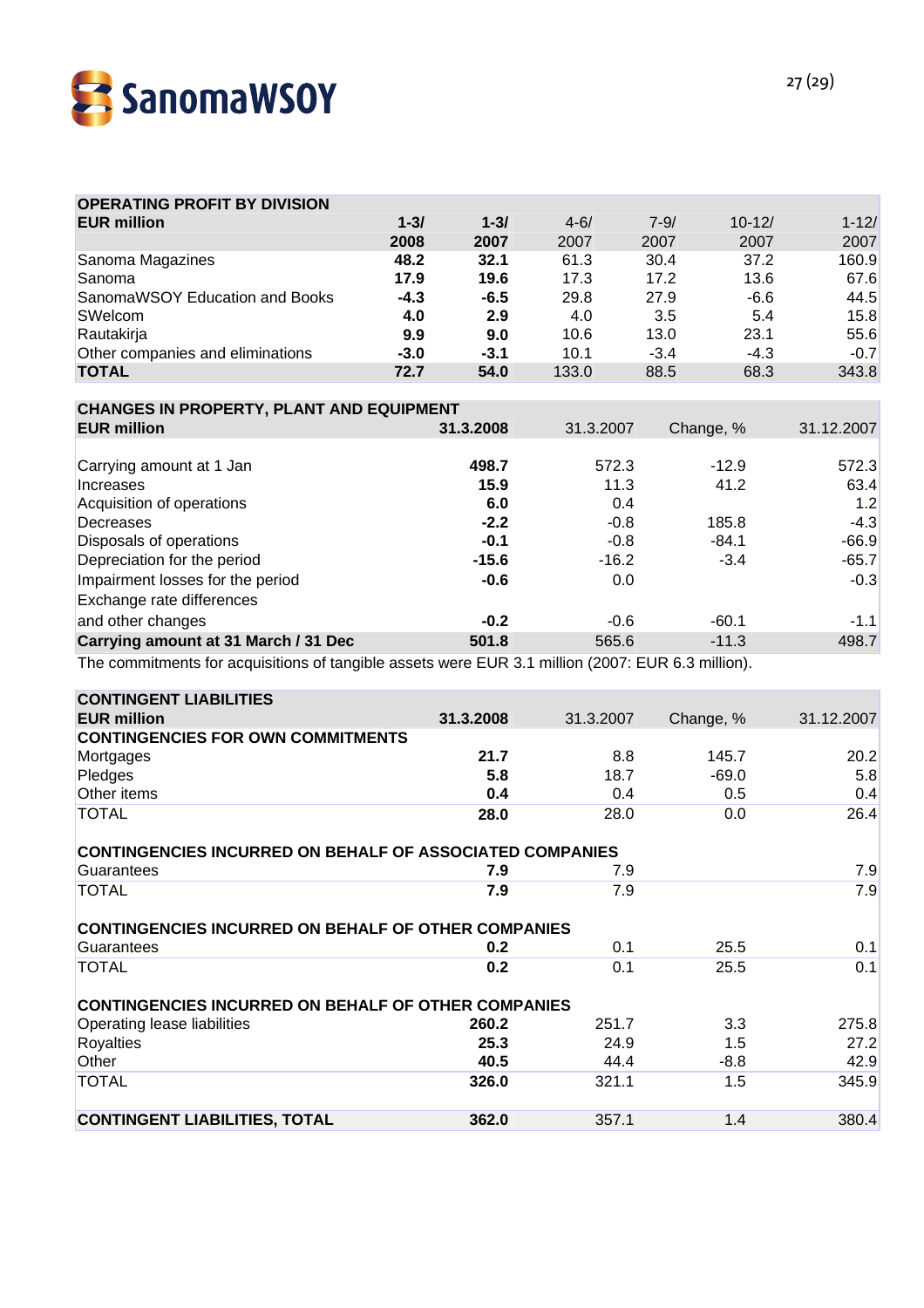

| <b>CONSOLIDATED INCOME STATEMENT BY QUARTER</b> |          |          |          |          |            |           |
|-------------------------------------------------|----------|----------|----------|----------|------------|-----------|
| <b>EUR million</b>                              | $1 - 3/$ | $1 - 31$ | $4 - 6/$ | $7 - 9/$ | $10 - 12/$ | $1 - 12/$ |
|                                                 | 2008     | 2007     | 2007     | 2007     | 2007       | 2007      |
| <b>NET SALES</b>                                | 683.1    | 663.7    | 744.4    | 718.6    | 799.6      | 2,926.3   |
| Other operating income                          | 38.1     | 13.3     | 49.0     | 12.4     | 20.6       | 95.2      |
| Materials and services                          | 309.4    | 294.9    | 327.1    | 323.3    | 363.5      | 1,308.9   |
| Personnel expenses                              | 172.2    | 158.4    | 162.2    | 151.8    | 174.2      | 646.5     |
| Other operating expenses                        | 131.1    | 135.0    | 133.9    | 130.3    | 173.5      | 572.7     |
| Depreciation and impairment losses              | 35.8     | 34.6     | 37.3     | 37.1     | 40.7       | 149.7     |
| <b>OPERATING PROFIT</b>                         | 72.7     | 54.0     | 133.0    | 88.5     | 68.3       | 343.8     |
| Share in result of associated companies         | 3.0      | 1.8      | 2.7      | 2.0      | 5.9        | 12.4      |
| Financial income                                | 3.5      | 4.8      | $-0.2$   | 2.5      | 2.1        | 9.2       |
| Financial expenses                              | 12.7     | 11.9     | 9.4      | 11.2     | 12.4       | 44.9      |
| <b>RESULT BEFORE TAXES</b>                      | 66.5     | 48.6     | 126.1    | 81.9     | 63.8       | 320.4     |
| Income taxes                                    | $-12.2$  | $-13.7$  | $-30.6$  | $-20.3$  | $-9.7$     | $-74.4$   |
| <b>RESULT FOR THE PERIOD</b>                    | 54.4     | 34.9     | 95.5     | 61.5     | 54.1       | 246.1     |
|                                                 |          |          |          |          |            |           |
| Attributable to:                                |          |          |          |          |            |           |
| Equity holders of the Parent Company            | 54.5     | 35.5     | 95.8     | 59.7     | 51.8       | 242.8     |
| Minority interest                               | $-0.2$   | $-0.6$   | $-0.3$   | 1.8      | 2.3        | 3.2       |

#### PRESS CONFERENCE

The press and analyst meeting in Finnish will be held by Mr Hannu Syrjänen, President and CEO of SanomaWSOY at 2 pm (Finnish time) at Sanomatalo, Töölönlahdenkatu 2, Helsinki.

The conference call in English for analysts and investors will be arranged at 4 pm (Finnish time). Mr Hannu Syrjänen will present the result. To join the conference, please dial +44 20 3003 2666 (Europe) or +1 866 966 5335 (US). The event can also be listened on web at www.sanomawsoy.com either live or later on as on demand.

The presentation material of the press and analyst meeting as well as the slides used in the conference call will be available on SanomaWSOY's website after the press and analyst meeting has started.

## Publishing of 2Q08 Interim Report

SanomaWSOY will publish its Interim Report January–June on 31 July 2008 approximately at 11 am Finnish time.

SANOMAWSOY CORPORATION

Matti Salmi Senior Vice President Finance and Administration